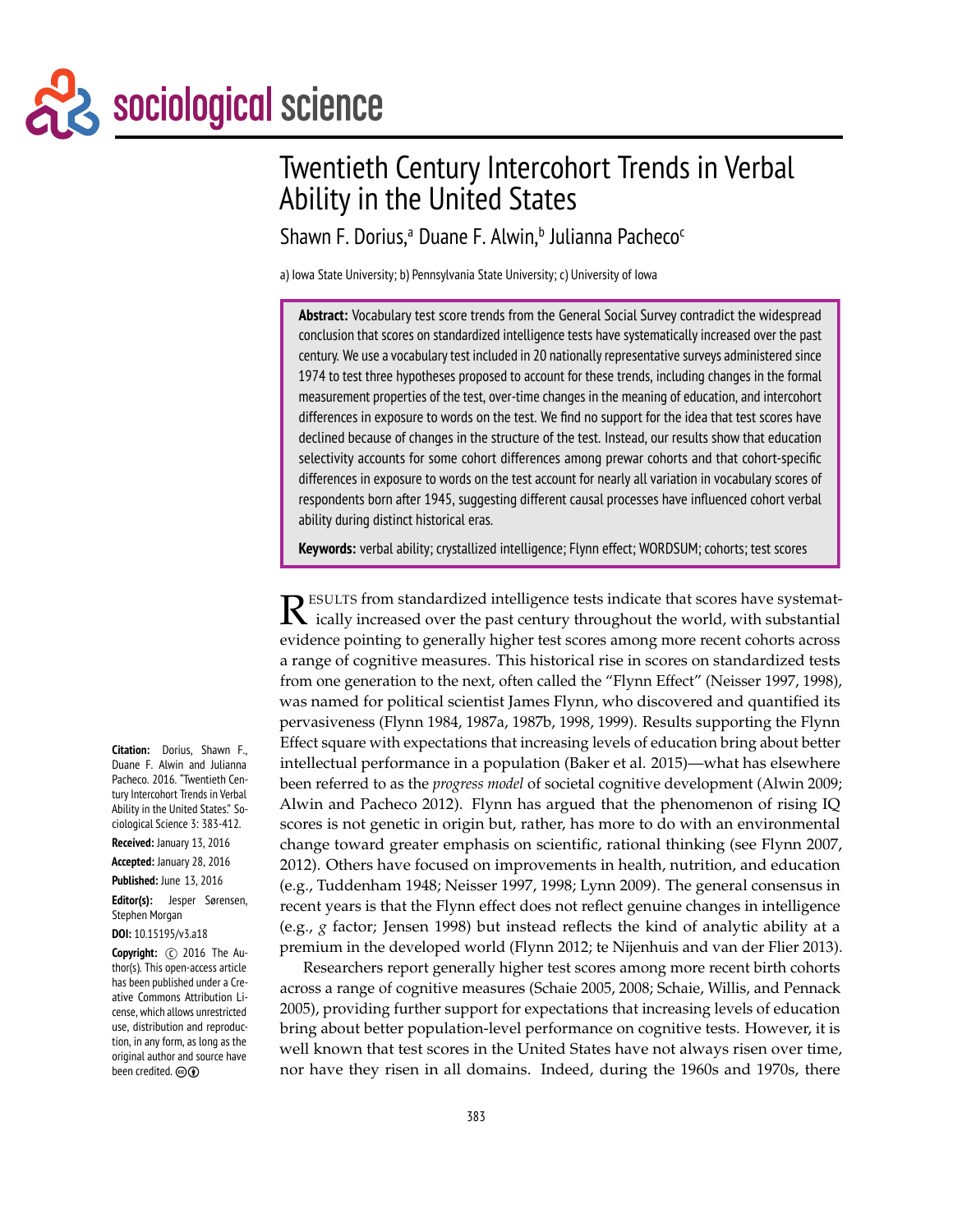were serious concerns in the United States about the declining performance by the young on measures of verbal ability. Average verbal scores on standardized tests like the Scholastic Aptitude Test (SAT) and the American College Testing Service (ACT) tests declined systematically from the mid-1960s through the mid-1980s (see Harnischfeger and Wiley 1976; Wirtz et al. 1977; Ferguson 1976, Cleary and McCandless 1976; Congressional Budget Office 1986, 1987; Gardner et al. 1983).

Although there are serious problems with interpreting changes in college admissions test scores as if they reflect true aggregate levels of verbal and quantitative skills of high school students, given the changing composition of the test-taking population (Wirtz et al. 1977), most observers of test score declines concede that net of these compositional shifts, the test score decline was and is real (Blake 1989; Alwin 1991; for a counterargument, see Wilson and Gove 1999). SAT test scores on the verbal dimensions have recently continued to decline, dropping to their lowest point in four decades (Chandler 2011; Layton and Brown 2012). Birth cohort trends in verbal ability derived from the General Social Survey (GSS) vocabulary test score data reproduce the SAT score declines almost exactly with respect to their direction and timing (see Alwin 1991; Alwin and McCammon 1999, 2001; Glenn 1994), adding further support to the test score decline thesis but also contradicting the cohort patterns implied by the literature surrounding the Flynn Effect.

A number of plausible arguments have been advanced to account for the declining levels of vocabulary knowledge among post–World War II birth cohorts in the United States, which we only briefly mention here. Explanations have ranged from changes in societal values (Jencks 1979), declines in motivation and effort in school (Winter 1977; Menard 1988), increased time watching television and declines in reading (Wirtz et al. 1977; Schramm 1977; Morgan 1986; Glenn 1994, 1999), changes in family structure (Zajonc 1976), increased substance usage among students (Wirtz 1977), simplification of curriculum (Chall 1983, 1996; Chall and Conard 1991; Hayes, Wolfer, and Wolfe 1996; Stedman 1996), and aging (Wilson and Gove 1999). We extend this body of work by examining three additional hypotheses: changes in the measurement properties of the test (Malhotra, Krosnick, and Haertel 2007), macrosocial changes in word usage (Alwin & McCammon 1999), and education selection (Huang 2003).

The first hypothesis that has been advanced to account for the intercohort decline in the GSS data is that the vocabulary test cohort trends (hereafter referred to by the scale name, WORDSUM) are due to changes in the measurement properties of the test (Malhotra, Krosnick, and Haertel 2007). This explanation leverages advances in psychometric methods to consider intercohort differences in item functioning and factorial invariance in WORDSUM. Evidence of either differential item functioning or measurement invariance between birth cohorts might explain the observed trends.

A second hypothesis advanced to account for the intercohort WORDSUM decline in the post-1940s birth cohorts posits that some or all of the words used in the GSS vocabulary test (and, presumably many words used in other standardized tests) have simply gone out of fashion (Alwin 1991:628). The declining prevalence of WORDSUM test items, which we here refer to as the *word exposure hypothesis*,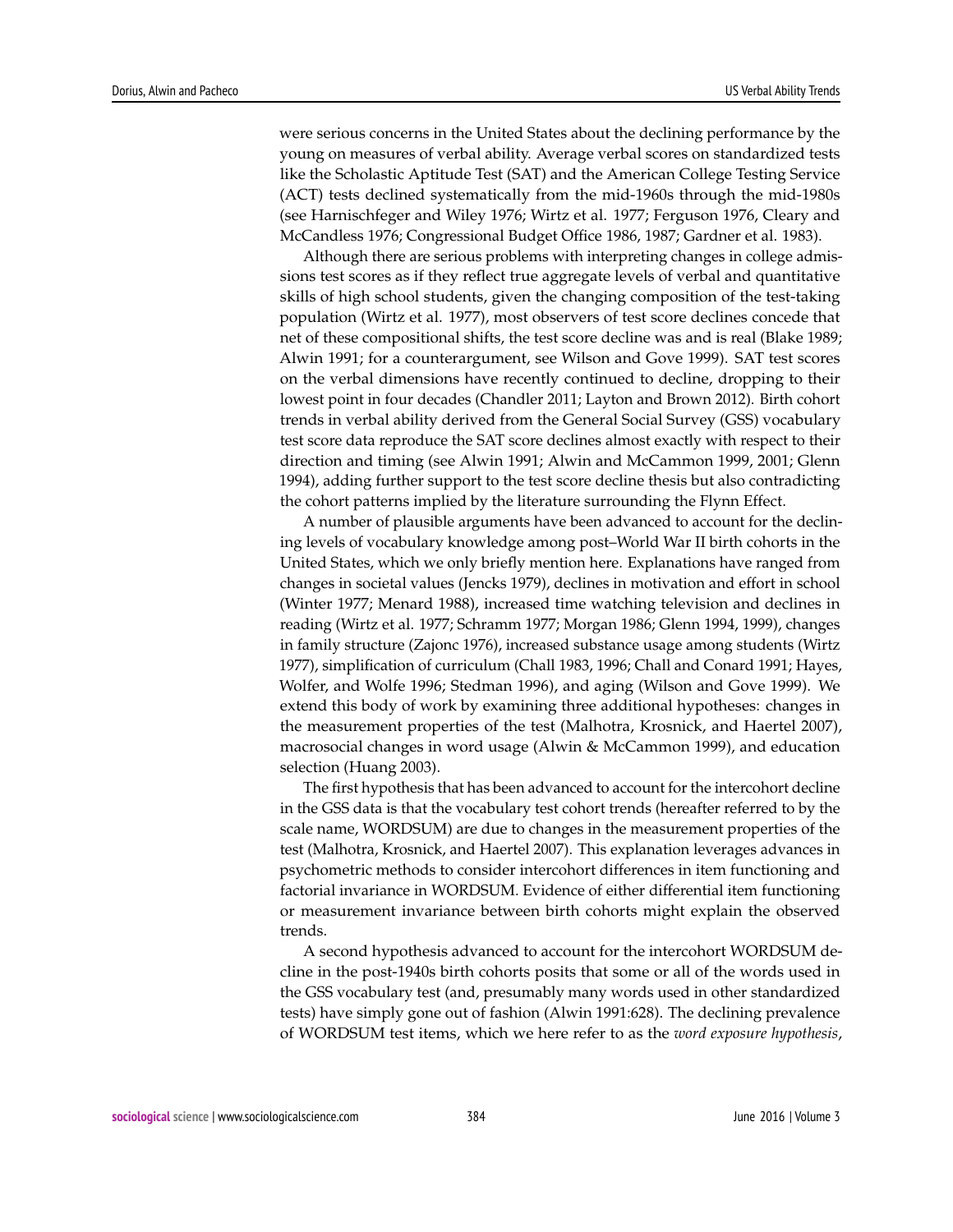might explain the intercohort decline in the GSS data as well as more general test score results.

A third argument that is relevant to intercohort variation in vocabulary knowledge—but which applies mainly to differences among the pre-1940 birth cohorts argues that the expansion of formal schooling over the course of industrialization has been attended by changes in the degree to which students are "selected" into mass schooling. Variation in certain respondent characteristics known to be associated with verbal ability, including individual genetic factors, mortality risk, and socioeconomic status, might select high verbal ability students into formal schooling (Huang 2003). These same selection forces also influence educational attainments. In practical terms, this implies that the meaning of educational attainment has changed as formal schooling became compulsory and universal, such that schooling may not be as selective of high cognitive ability students as it once was. We refer to this phenomenon as the *education selection hypothesis*.

<span id="page-2-0"></span>We systematically investigate these explanations of the intercohort test score decline using three interconnected analytic strategies. In the first step, we conduct a series of statistical tests to address the question of whether between-cohort differences in verbal ability are due to changes in the formal measurement properties of the test.<sup>[1](#page-21-0)</sup> We also establish the intercohort comparability of WORDSUM. We employ the Item Response Theory (IRT) model framework (Embretson and Reise 2000), which is a logit-based form of the common factor model (Glöckner-Rist and Hoijtink 2003), to test changes in the difficulty parameters of the test questions over time and across cohorts. We then use the multi-group confirmatory factor analysis (MGCFA) framework to examine the psychometric properties of the GSS test score. This framework provides a formal test of the invariance of the measurement model and item loadings across cohorts. Not only is factorial invariance an alternate test of change in the measurement properties of the verbal ability index, but it is also a necessary step for establishing the comparability of the test across birth cohorts.

In the second step, we construct a measure of cohort-specific education selectivity and use it in a series of multivariate regression models in which WORDSUM scores are regressed on a measure of education selection and control variables in an effort to account for intercohort differences in verbal ability.

And third, we develop an innovative measure of word exposure drawn from the Google Books corpus (Michel et al. 2011) to assess the effect of intercohort differences in exposure to words in published textual material. We use this measure of cohort exposure in multivariate regression models to understand the extent to which the effect of education selection is diminished or amplified. Before presenting results, we first discuss the theoretical and substantive background to the problem and present a description of our data and measures.

# Theoretical Background

For many decades, social and cognitive scientists have argued for potentially enduring differences in the childhood and adolescent socialization experiences of birth cohorts, owing to the impact of historical events and exposures during "critical periods" or "impressionable phases of development" (Mannheim 1927; Ryder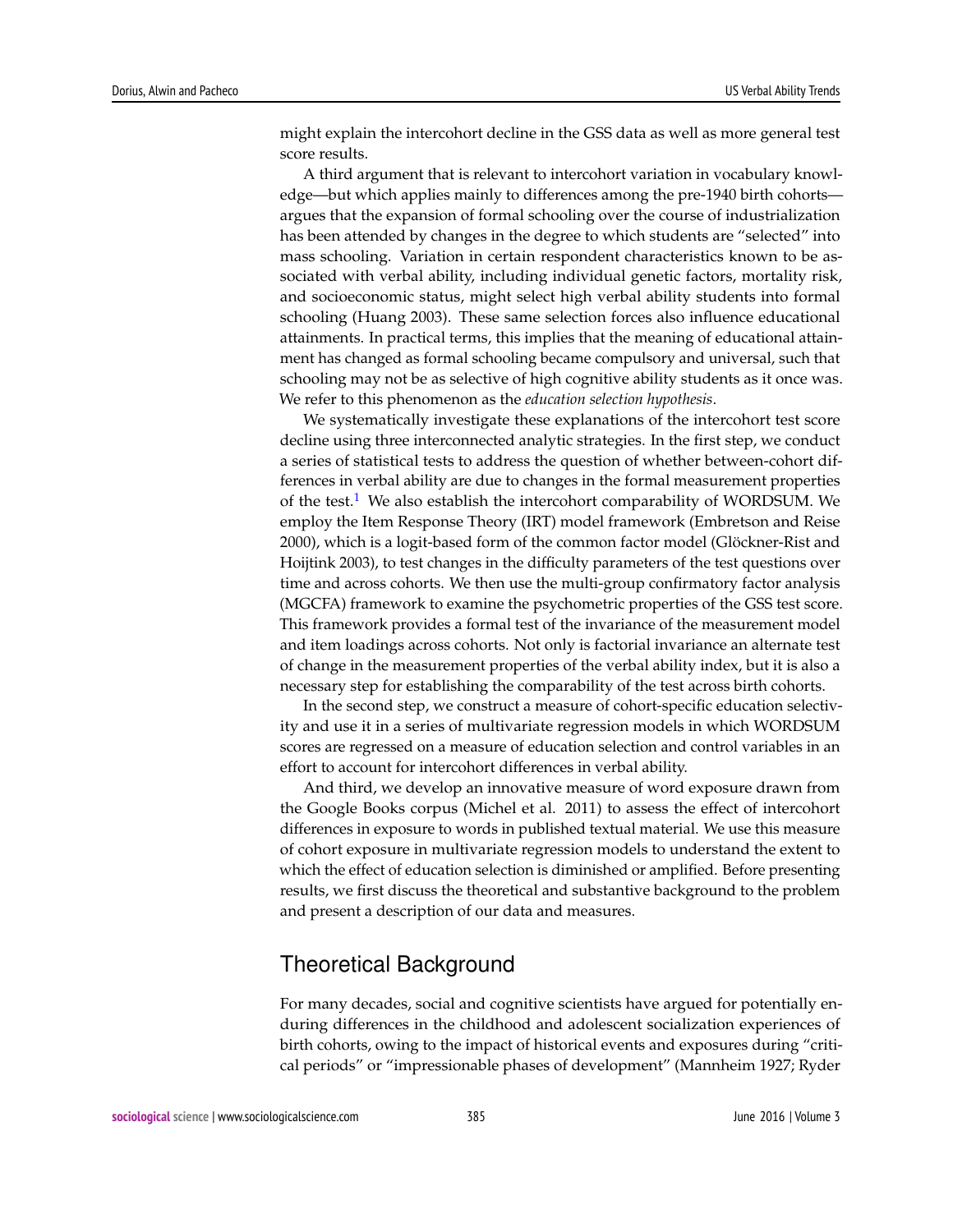1965; Schaie 1984). Each new cohort, the argument goes, is exposed to distinctive experiences during childhood and adolescence that are thought to affect a wide range of behavioral and ideational outcomes and continue to have an influence throughout the life course because of processes that promote stability of individual differences (Alwin and McCammon 2003, 2007). Because of the distinctive and indelible nature of cohort experiences, each cohort has the potential to differ from those that precede and follow it, and such differences have a tendency to persist. As a consequence, cohort turnover is partly responsible for change in the composition of society (Mannheim 1952; Ryder 1965; Firebaugh 1992). From these perspectives, social change is by no means assumed to be entirely because of cohort replacement. Changes that occur within cohorts, including aging and period influences, operate in tandem with changes that occur between cohorts to effect the macrosocial trend in a response variable (e.g., IQ test scores). The twin forces of social change that proximately reside within and between cohorts contribute to an understanding of the dynamic forces that shape individual lives and the composition of society.

One area in which cohort experiences appear to leave enduring effects on young people is in their *verbal ability*, a phenomenon that has received substantial attention, due in part to the inclusion of a vocabulary test in the GSS (Alwin 1991, 2009; Glenn 1994, 1999; Hauser and Huang 1997; Alwin and McCammon 1999, 2001; Bowles, Grimm, and McArdle 2005; Alwin and Pacheco 2012). Amidst confirming evidence in the test score decline, a longstanding puzzle in the literature on this subject is the existence of a counterintuitive trend toward declining scores on the GSS vocabulary test (WORDSUM), beginning with cohorts born after WWII. By contrast, vocabulary scores steadily increased for cohorts born between 1885 and 1945, thus following the pattern documented by Flynn (2007, 2012), namely monotonically rising test scores for each new birth cohort. The post-1940s trend in the GSS data is not unique, and as noted, it parallels test score declines during the 1960s and 1970s.

There is ample evidence suggesting general cognitive decline in older age (Hofer and Alwin 2008), but it is important to realize that although most cognitive abilities peak in early adulthood and then decline with age, vocabulary knowledge is unique in that it is one of the few skill sets that remain relatively intact over the adult lifespan (Verhaeghen 2003). Research suggests that vocabulary knowledge peaks in the 50s, with only a very slow decline into older age (Denny 1982; Baltes 1987; Salthouse 1991; Park et al. 1996; Alwin and McCammon 2001; Huang 2003; Verhaeghen 2003; Bowles et al. 2005; Schaie 2005). The general conclusion is that while there are detectable aging effects in the GSS data (Alwin and McCammon 2001; Alwin and Pacheco 2012), their magnitude is insufficient to account for the effects of cohort experiences, especially those witnessed among cohorts born after WWII. Leveraging recent methodological developments involving the use of hierarchical age-period-cohort and ridge-regression models, Yang and Land (2006, 2008; see also Yang et al. 2008) found that cohort effects in the GSS data were robust to the presence of controls for both aging and period factors. They concluded that the intercohort decline in vocabulary test scores in the GSS were real, rather than a methodological artifact (Yang and Land, 2006, 2008; see also Yang et al. 2008).

Research has shown that intercohort results reported for the GSS data reproduce the SAT score declines almost exactly with respect to their direction and timing and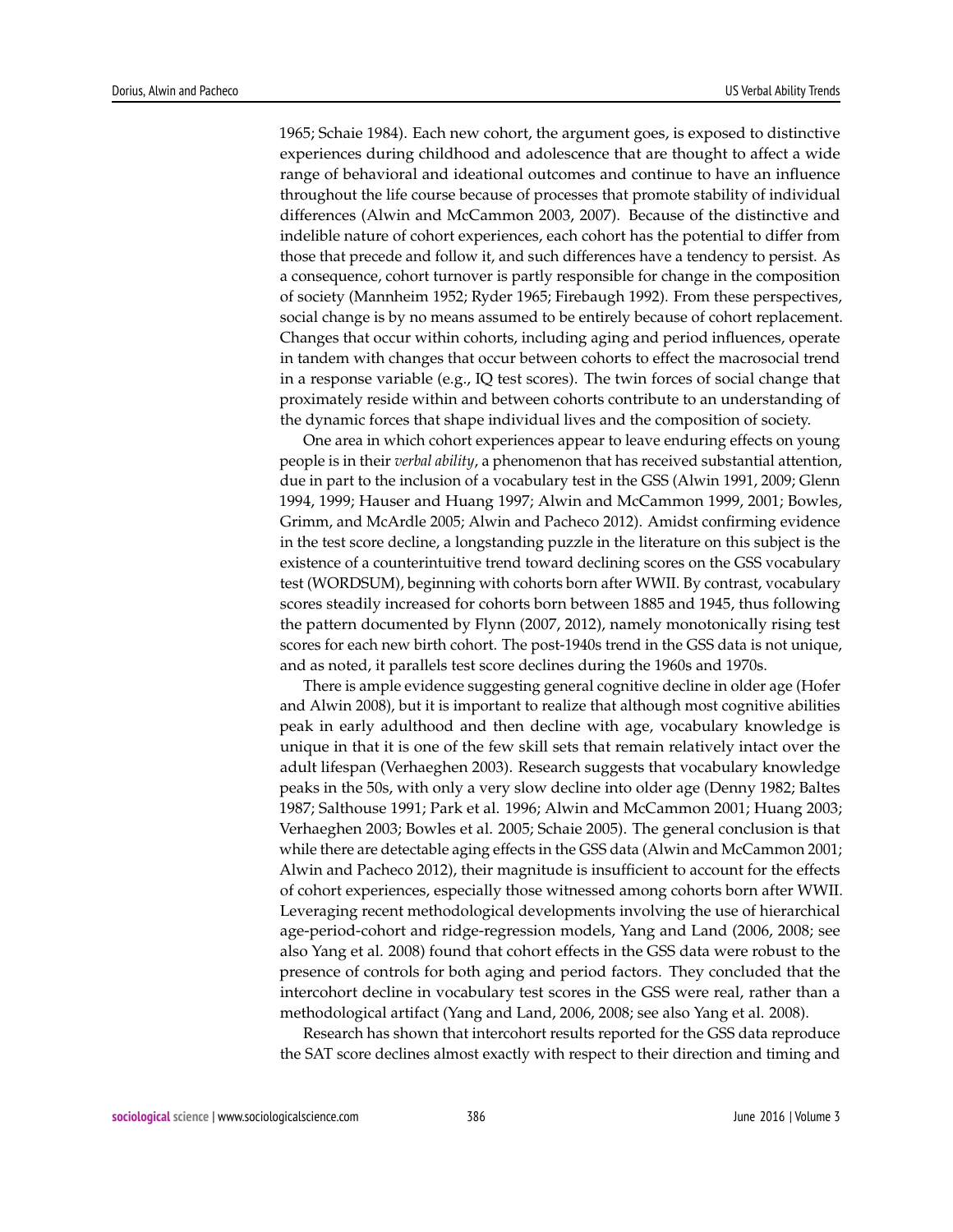<span id="page-4-0"></span>



*Note:* Estimates sample weighted and adjusted for respondent age and education. First and last birth cohort categories were collapsed as follows: 1900 = 1885–1900; 1980 = 1980–1988.

> also in contradiction to the cohort patterns implied by the literature surrounding the Flynn Effect. In Figure [1,](#page-4-0) we report the raw, cohort-specific vocabulary test scores derived from 20 social surveys collected from 1974 to 2012 for cohorts born between 1885 and 1988. We report trends using five-year cohort categories, which we superimposed on two additional GSS test score patterns. The first superimposed pattern shows the cohort trends after adjusting for respondent age and education. These data indicate that once verbal ability scores are adjusted for differences in age and level of schooling at time of testing, the overall cohort trend is toward lower vocabulary for each new birth cohort. Another set of patterns in Figure [1](#page-4-0) depicts the theoretical expectations derived from the Flynn Effect (linear progress model), a pattern that shows a systematic over-time increase in performance on cognitive tests. Taken together, these trends produce some rather surprising conclusions.

> First, if one assumes the linear progress model is the correct model for predicting average vocabulary scores over cohorts, the raw scores are consistent with the model up to about 1945 and dramatically incompatible thereafter. Second, once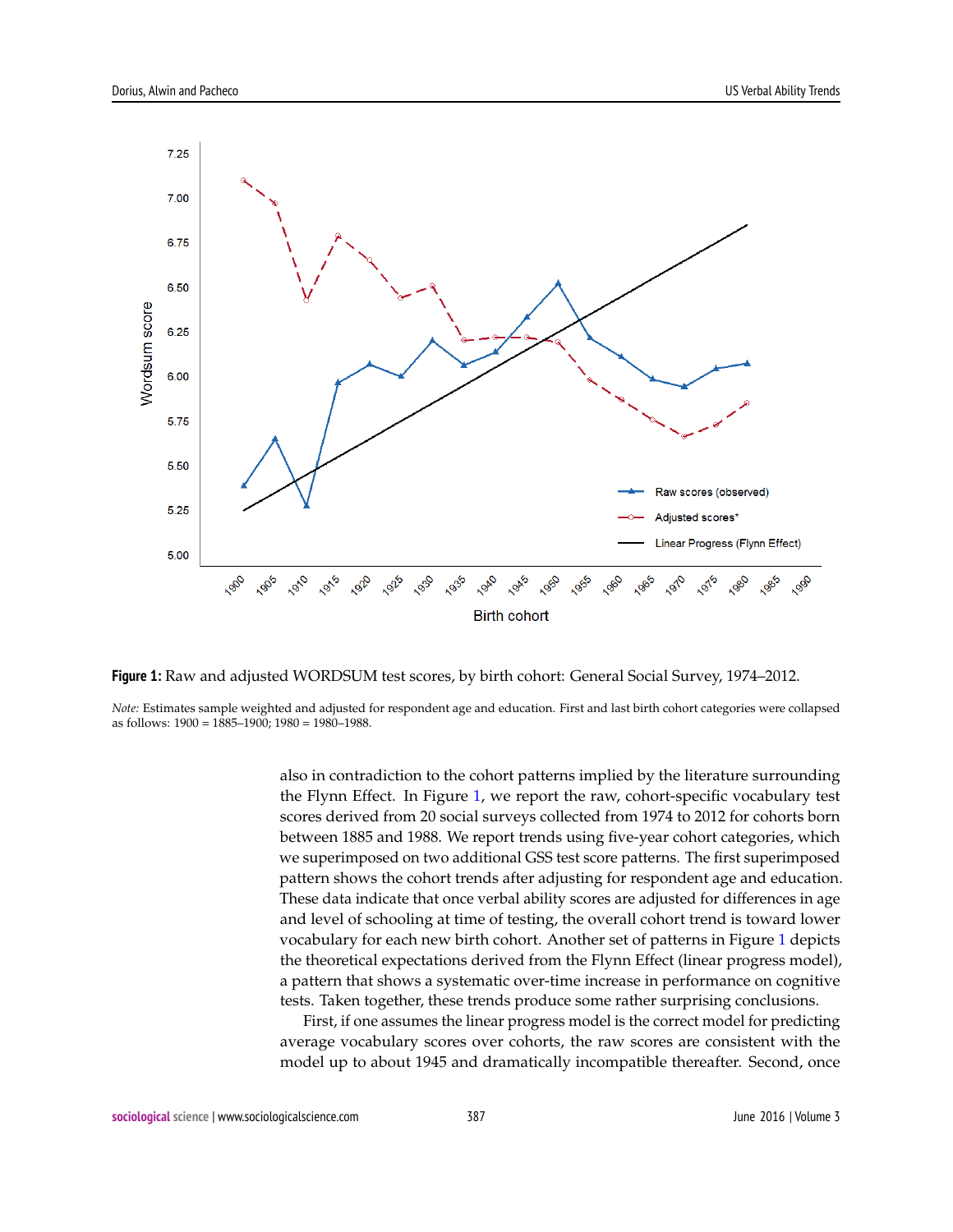the cohort-specific test scores are adjusted to constant age and schooling levels of the population as a whole, the earlier-born cohorts have systematically higher scores, and vocabulary test scores decline across cohorts. This set of adjusted scores provides evidence that is completely reversed from expectations based on the Flynn Effect. Although there is likely more than a single explanation for the adjusted test score trends, and quite possibly a different explanation for cohort disparities at different points across the cohort axis (Alwin 2009), the results contradict test score trends based on other measures of verbal abilities (e.g., Wechsler Adult Intelligence Test [WAIS]; Flynn 2010). In the next section, we discuss several hypotheses that have been developed to explain the adjusted WORDSUM test score decline.

#### *Prior Explanations*

Here, we briefly review a number of hypotheses that have been proposed to account for the intercohort decline in test scores. Jencks (1979:13), for example, suggested that schools and parents failed to instill proper academic values in children during this period, concluding that students "lost respect for the values of reason." Others have proposed different mechanisms generally related to the same theme—that children of the 1960s and 1970s were exposed to a different learning environment, with less motivation and fewer hours spent in homework (Winter 1977; Menard 1988), increased time spent watching television, and less reading (Wirtz et al. 1977; Schramm 1977; Morgan 1986; Glenn 1994, 1999). Zajonc (1976) argued that the changes were due to family configuration (family size, birth order, and birth spacing) brought about by the post-WWII demographic baby boom (see also Alwin 1991). Some also suggested that drug and alcohol use by high school students may have contributed to test score declines during the 1960s and 1970s, but few suggest this as a principal explanation (Wirtz et al. 1977). Education researchers have offered other explanations involving school composition and curriculum. One of these arguments has to do with the systematic "dumbing down" of learning materials in schools, the other an overall tendency toward declining complexity in schooling content (Chall 1983, 1996; Chall and Conard 1991; Hayes, Wolfer, and Wolfe 1996; Stedman 1996). Despite these changes, public school apologists have maintained that these test score declines were not a reflection on the job schools were doing (Alexander 1997).

#### *Word Exposure*

The exposure hypothesis posits that the growing obsolescence of words used in standardized tests accounts for intercohort vocabulary test score declines (i.e., rising item-level difficulty parameters and pass rates), rather than objective declines in general verbal ability. Because the English language is dynamic and subject to changing usage and centrality in various forms of communication (Brysbaert, Keuleers, and New 2011), word usage varies by place, time, and across generations (Flynn 2012). Variation in the frequency of word usage is positively associated with word recall and test performance (Segui et al. 1982), suggesting that the difficulty of vocabulary test items is associated with word usage (Laufer 1997) and word age (Woodley et al. 2015). If later-born cohorts have not been exposed to the words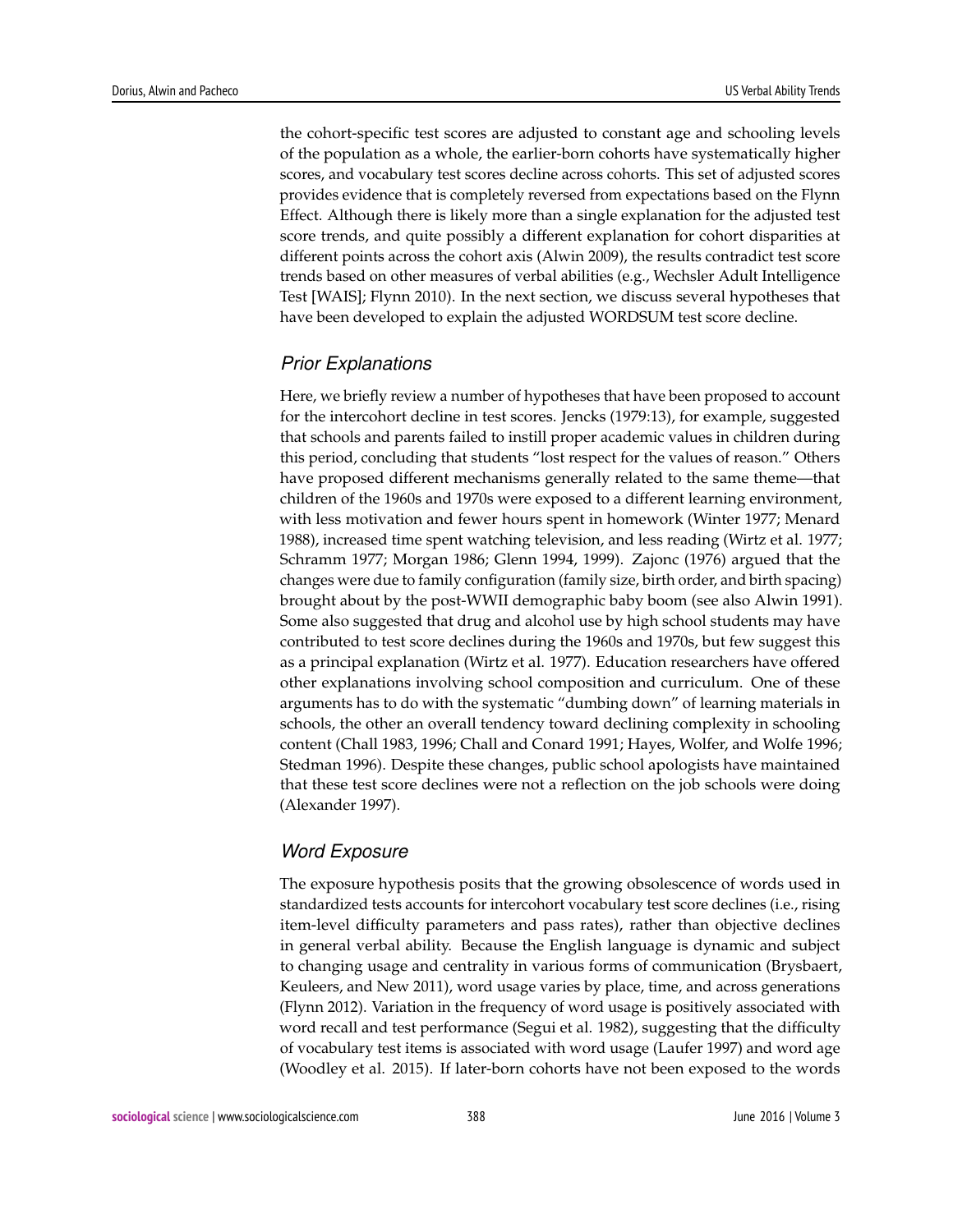used in the GSS vocabulary test to the same extent as earlier-born cohorts, it may appear that they have less vocabulary knowledge when, in fact, they simply have different vocabulary knowledge than earlier-born cohorts (Flynn 2012).

The exposure hypothesis has primarily been applied to post-WWII cohorts, in which the effectiveness of the American education system in developing students' basic verbal skills has been questioned (Alwin 1991; Alwin and McCammon 1999, 2001). For example, an analysis of 800 textbooks used in elementary, middle, and high schools between 1919 and 1991 (Hayes, Wolfer, and Wolfe 1996) reported that words in textbooks became progressively easier after WWII. What they referred to as the "systematic dumbing down" of U.S. reading textbooks was embodied in the daily use of simplified instructional materials that resulted in "a cumulating deficit in students' knowledge base and advanced verbal skill" (Hayes et al. 1996:483). In another test of the exposure hypothesis, Hauser and Huang (1997) conducted detailed analyses of English-language dictionaries over the early part of the twentieth century to measure word use frequencies. Based on their study of word counts and rankings of English-language words in dictionaries for 1921, 1931, 1944, and 1967, Hauser and Huang (1997:345) concluded that decreased exposure "occurs to some degree across the lists of 1921, 1931, and 1944, and it appears strongly when we include the 1967 list in the comparison" (see also Thorndike 1921, 1931; Thorndike and Lorge 1944; Kučera and Francis 1967). While these results are suggestive of an effect of differential exposure to word content on vocabulary knowledge, limitations in both studies leave it an open question as to whether declining word exposure is responsible for declining WORDSUM test scores.

One of the major mechanisms for the transmission of knowledge is formal schooling, and there is a strong relationship between time spent in school and vocabulary knowledge, as shown in all of the research on this topic. However, the education payoff for vocabulary knowledge in later-born cohorts may not be reflected in the words included in common tests of verbal ability, due in part, as we argue here, to declining exposure to the words in the test. The experiences of the post-WWII cohorts, both in school and in the extracurricular world, may have systematically lowered vocabulary knowledge, but this does not account for the relatively higher scores of persons in the earliest-born cohorts.

We leverage recent developments in "culturomics" (Michel et al. 2011) to develop an innovative measure of word exposure that allows us to provide the most rigorous test to date of the word exposure hypothesis. This measure is derived from a corpus of more than 500,000,000,000 words used in English-language books published between 1500 and 2000. This corpus makes it possible to directly measure the central mechanism theorized to cause intercohort differences in vocabulary knowledge, rather than relying on birth year as a proxy for these causal mechanisms. In doing so, we are able to establish a much stronger test of the word exposure hypothesis than has heretofore been possible (see Chall et al. 1977 for an early analysis of test scores using the content of books).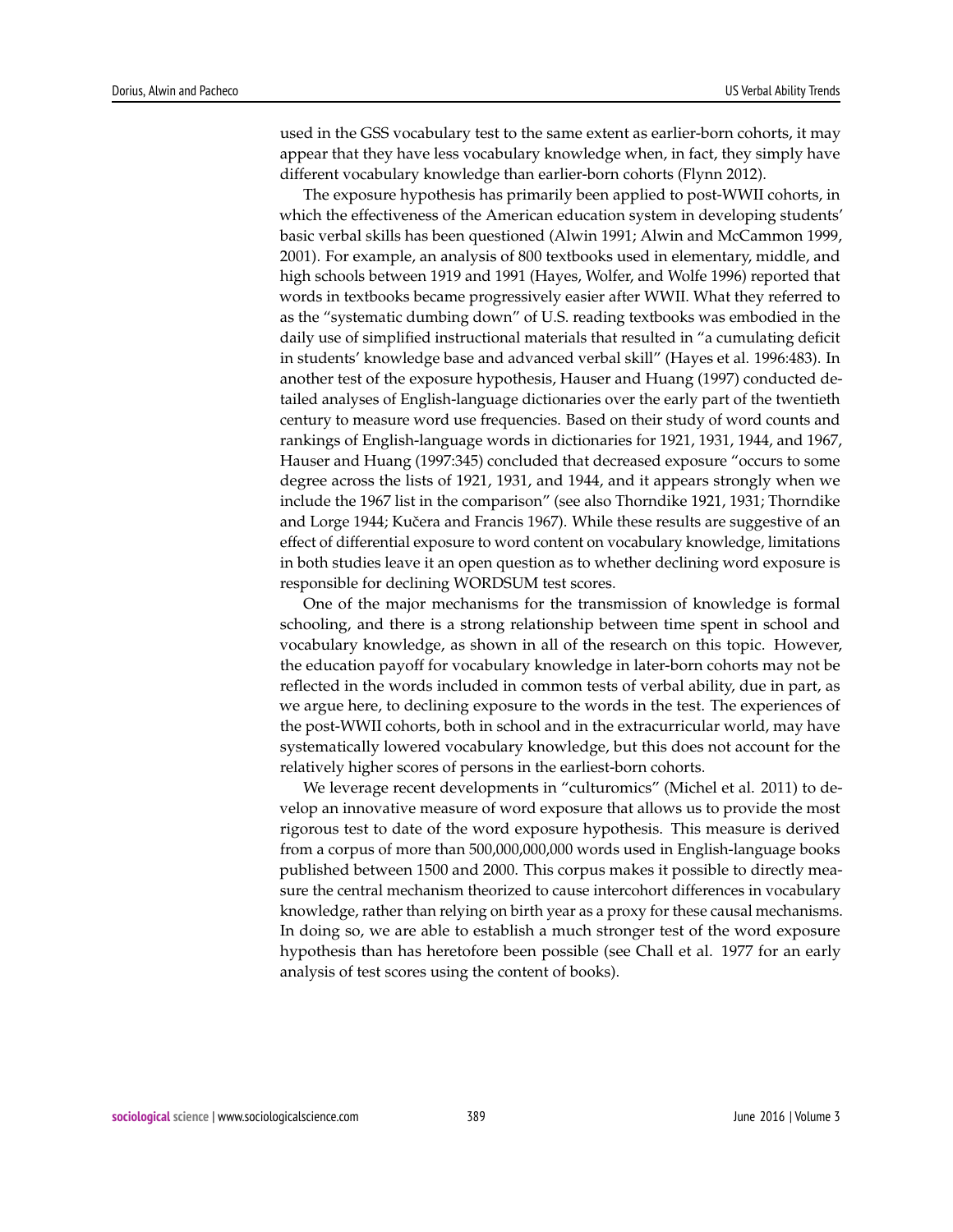<span id="page-7-0"></span>

**Figure 2:** Schooling trends by birth cohort: General Social Survey, 1974–2012.

*Note:* Estimates are sample weighted. A three-year moving average was applied to the schooling trend line. Birth cohort reference category (1946–1950) identified by vertical line.

#### *Selectivity of Education*

The GSS data provide evidence of a strong relationship between cohort membership and levels of schooling, based on calculations from 38 years of GSS data spanning the years 1974–2012. As can be seen in Figure [2,](#page-7-0) systematic cohort differences in educational attainment reveal a strong association between year of birth and completed years of schooling among cohorts born in the first half of the twentieth century. This trend, however, leveled off considerably beginning with cohorts born after WWII, after which cohorts do not appreciably differ in schooling attainments. These trends imply that education was far more selective on factors associated with verbal ability prior to 1950 than afterward.

A high school degree was substantially less common in 1900 than in 2000, suggesting that the meaning of educational attainment has changed as formal schooling became compulsory and universal. Early in the century, only the top students went on to college, whereas now the public is exposed to at least some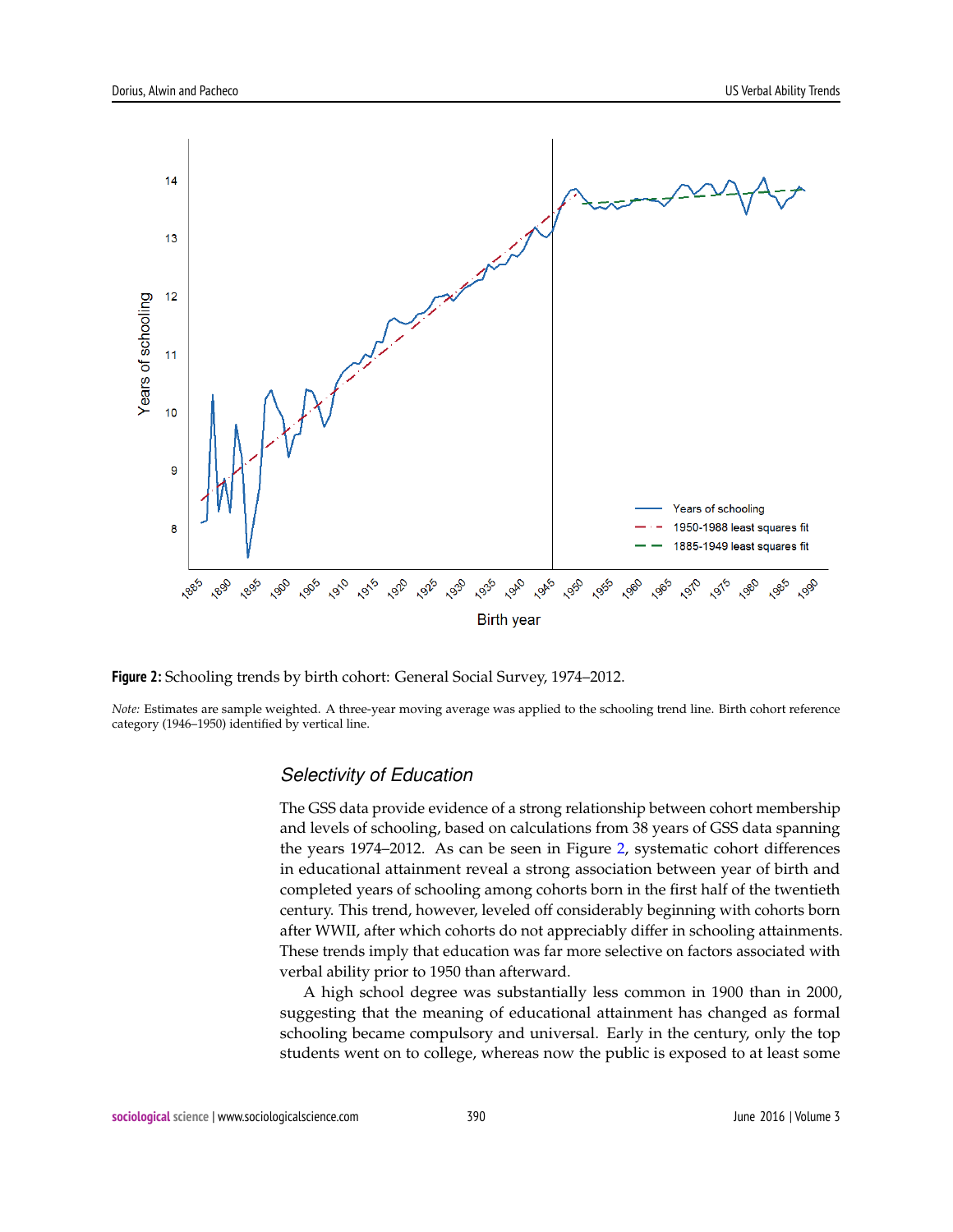postsecondary schooling. In essence, the scale that we use to measure education years of schooling—may have changed, such that a "year" of schooling measured in, say, 1920 may mean something very different from a "year" of schooling measured in 2000.

This also suggests that comparing individual-level educational attainment across cohorts is insufficient to account for the relationship between formal schooling and vocabulary test scores. Respondent-level variation in characteristics associated with verbal ability, such as latent cognitive abilities, health status, socioeconomic status, and other family background variables, might over-select children with high verbal ability into formal schooling and under-select children with low verbal ability into school (Huang 2003), though some question this assertion (Baker et al. 2015).

Still, despite the over-time rise in educational attainment, the evidence from the GSS cited earlier suggests that education has diminishing returns among more recent cohorts, at least with respect to vocabulary knowledge. If so, then it is necessary to adjust vocabulary test scores not only for respondent education but also by cohort-specific educational attainments. We expect that the potential for education selectivity to account for the test score decline is greatest in the cohorts born before WWII, as this was the period when intercohort differences in educational attainment were largest.

#### *Changes in Test Functioning*

Of central concern in this research is the apparent increase in the difficulty of the GSS vocabulary test among more recently born cohorts. Researchers have devised several strategies to measure over-time changes in the difficulty of WORDSUM, but the results are mixed. In their analysis of English-language dictionaries over the early part of the twentieth century, Hauser and Huang (1997) concluded that "WORDSUM has become somewhat more difficult across time, independent of any other change in verbal ability in the general population" (Hauser and Huang 1997344-345). While the Hauser and Huang (1997) results are suggestive, they do not go beyond the measurement of lexical word frequencies, nor do they provide a direct test of the formal measurement properties of WORDSUM.

Another approach is to investigate the psychometric properties of the test items, including the systematic analysis of item difficulties (Malhotra, Krosnick, and Haertel 2007; Beaujean and Sheng 2010; Alwin and Pacheco 2012). This work has shown that WORDSUM item difficulties, measured by the proportion of the population that correctly answers the question, have not appreciably changed. They concluded that "some words in the WORDSUM score are getting easier, some are getting harder, but none have changed substantially; the predominant pattern is toward decreasing rather than rising item difficulty" (p. 353). These findings led Alwin and Pacheco (2012) to draw the opposite conclusion from that of Hauser and Huang (1997), indicating that changes in the difficulty of the GSS items was not in the direction of increasing difficulty.

Some recent literature suggests the content of the GSS WORDSUM score may be more complex than heretofore acknowledged and that the specific content of the test score needs to be taken into account in assessing the nature of these trends. Bowles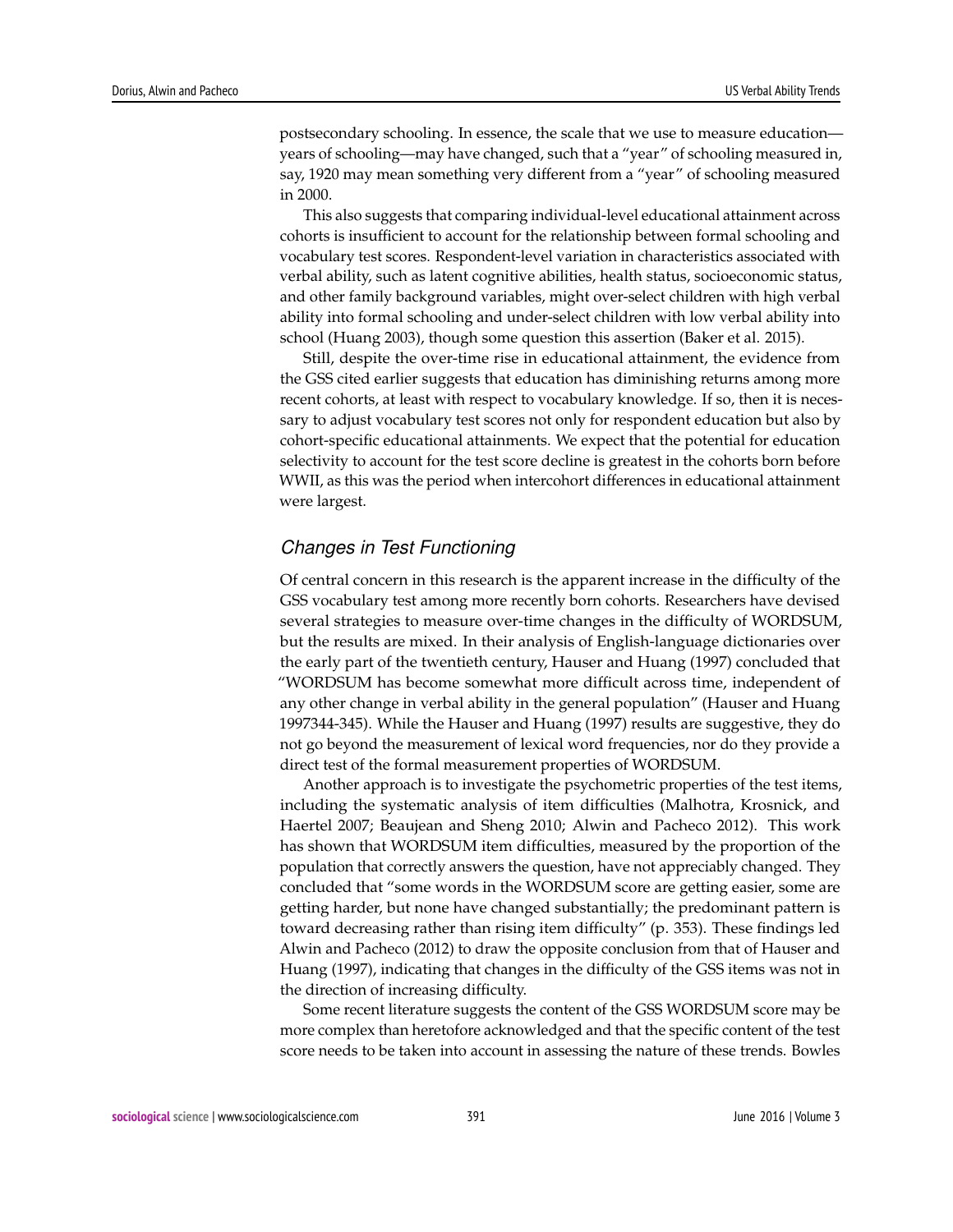et al. (2005) found that rather than a univocal measure of verbal ability, the GSS test items were composed of two underlying factors: one reflecting general knowledge (basic words) and one reflecting specialized knowledge (advanced words). These findings are compatible with difficulty-related vocabulary factors in other sets of intelligence tests (Bailey and Federman 1979; Beck et al. 1989; Gustafsson and Holmberg 1992). Alwin and Pacheco (2012) compared the difficulties of WORD-SUM items with those of the same items used in a 1941 Gallup survey. They found that words that were comparatively easy in 1941 became easier (as assessed in the 2004–2008 GSS samples) and that those that were more difficult in 1941 became more challenging in the more recent 2004–2008 GSS (p. 352–53). Using this broader compass, Alwin and Pacheco (2012) conclude that the items measuring basic knowledge have become somewhat more difficult while those items measuring advanced knowledge have become somewhat easier. But because they did not directly assess intercohort factorial invariance, it is unclear whether the patterns they reported reflect genuine changes in the population.

We replicated the Alwin and Pacheco (2012) analyses using a more powerful set of research strategies to compare word difficulty over time and across birth cohorts, providing a direct quantitative assessment of whether the GSS vocabulary test is becoming more difficult. In short, rather than assessing item difficulty using pass rates (proportion correct), we gauge item difficulty using IRT difficulty parameter estimates, as this approach yields a more statistically justified measure. For those unfamiliar with IRT models, we note that the difficulty parameters in IRT models estimate the point on the underlying continuum of word knowledge where half the population is expected to correctly answer the question. To save space, we will only briefly summarize results of formal tests of the measurement properties of the GSS vocabulary test, but we present a detailed discussion, including point estimates and other model results, in the online supplement.

# Methods

#### *Samples*

Our analysis relies on 20 nationally representative, cross-sectional samples of U.S. adults, collected at roughly biannual intervals from 1974 to 2012 as part of the GSS (Smith et al. 2012). In each of the early GSS surveys, approximately 1,500 respondents were interviewed. For several years, the vocabulary test was only administered to two-thirds of the GSS sample. In more recent years, the GSS employed a larger overall sample size (∼3,000), so the number of respondents who completed the test since the 1990 has averaged roughly 1,500 per wave.

The inclusion of a vocabulary test in the GSS data has a number of advantages. Respondents in each sample completed an identical 10-item vocabulary test, allowing researchers to conduct more rigorous tests regarding cohort differences in verbal ability. Another strength of nationally representative data such as the GSS is that they contain a large amount of variation in the age, birth year, and educational attainment of research subjects, each of which is strongly associated with cognitive test scores. Because much of what we know about over-time, aggregate changes in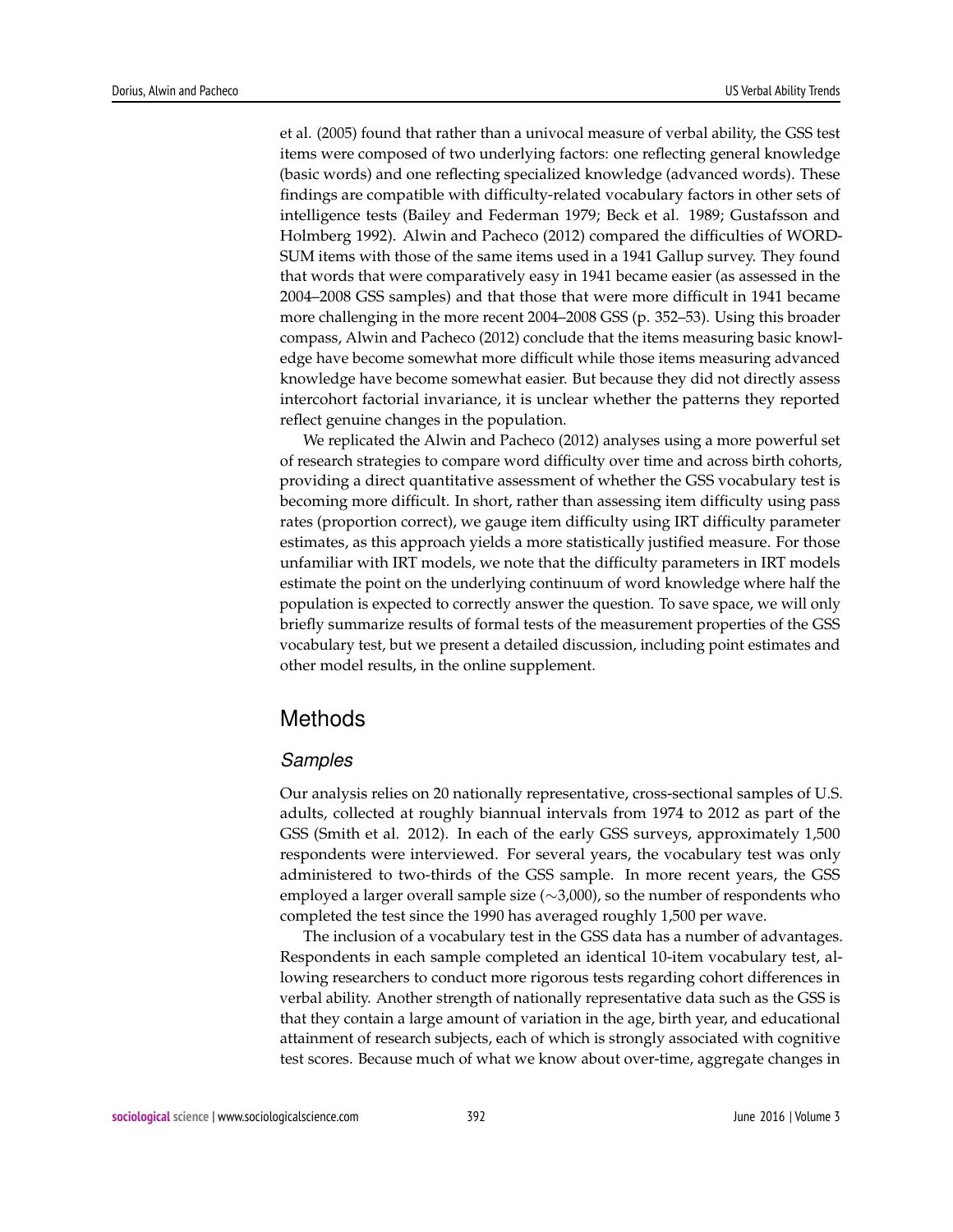performance on cognitive tests is based on studies of student populations, measurements of cognitive abilities in nationally representative samples offer researchers unique opportunities to test social and demographic propositions regarding human abilities.

In keeping with the precedent set in previous research, we restrict the composition of the GSS sample to the native-born, English-speaking population (see Alwin 1991; Alwin and McCammon 1999, 2001). The GSS sample is typically biased in the lower adult age ranges because the GSS does not interview eligible respondents on college campuses or military reservations (see Alwin 1991:628). For this reason, we restrict our sample to those aged 24 or older. We employ weights provided by the GSS study staff (variable name: WTSALL) that adjust for household size, oversampled subgroups, and experimental design effects of the GSS samples (see Appendix A 2932 of GSS documentation for details of sample and design weights).

#### *Verbal Ability*

<span id="page-10-0"></span>Measures of vocabulary knowledge correlate highly with tests of general intelligence usually in the range of 0.7 to 0.8 or higher (see Miner 1957:28–31)—and are considered good indicators of the verbal component of general intelligence tests (see also Wolfe 1980; Hauser and Huang 1997). The vocabulary test in the GSS data is one such test that has been widely used as a measure of verbal ability, with more than 100 published articles and chapters using these data in recent decades (Cor et al. 2012). WORDSUM is composed of 60 words or short phrases contained in ten questions consisting of the target word and five answer choices from which respondents must identify the correct synonym (one correct answer and four distractors).  $2$  We identify the individual items from the GSS WORDSUM score using the mnemonics WORD A, WORD B, WORD C, et cetera, in keeping with the GSS study's desire not to publicize these words. Representative content from a related vocabulary test (Thorndike 1942) is given by Miner (1957:53). We recoded "Don't Know" responses to incorrect answers so that a 1 indicates a correct answer and 0 identifies answers that are not correct. A small amount of additional incomplete data was removed from the analysis using listwise deletion (0.004 percent, 104 cases) for a final sample of 22,684.

An important distinction between the GSS vocabulary test and the WAIS verbal ability test is that WAIS uses a "free recall paradigm," whereas the GSS test uses a "recognition paradigm" (Flynn 2012). The difference between the two approaches is that WAIS is designed to measure active vocabulary, which people typically acquire through conversation, while the GSS test measures passive vocabulary of the kind typically acquired by reading books.

#### *Education Selectivity*

We measure education selection using a cohort-level estimate of average years of educational attainment in our samples. Self-report education was used to generate estimates of mean cohort education levels (see Table [1](#page-12-0) and Figure [2](#page-7-0) for quantitative and qualitative presentations of the measure, respectively). This measure reflects cohort differences in the selectivity of the education system over historical time. Net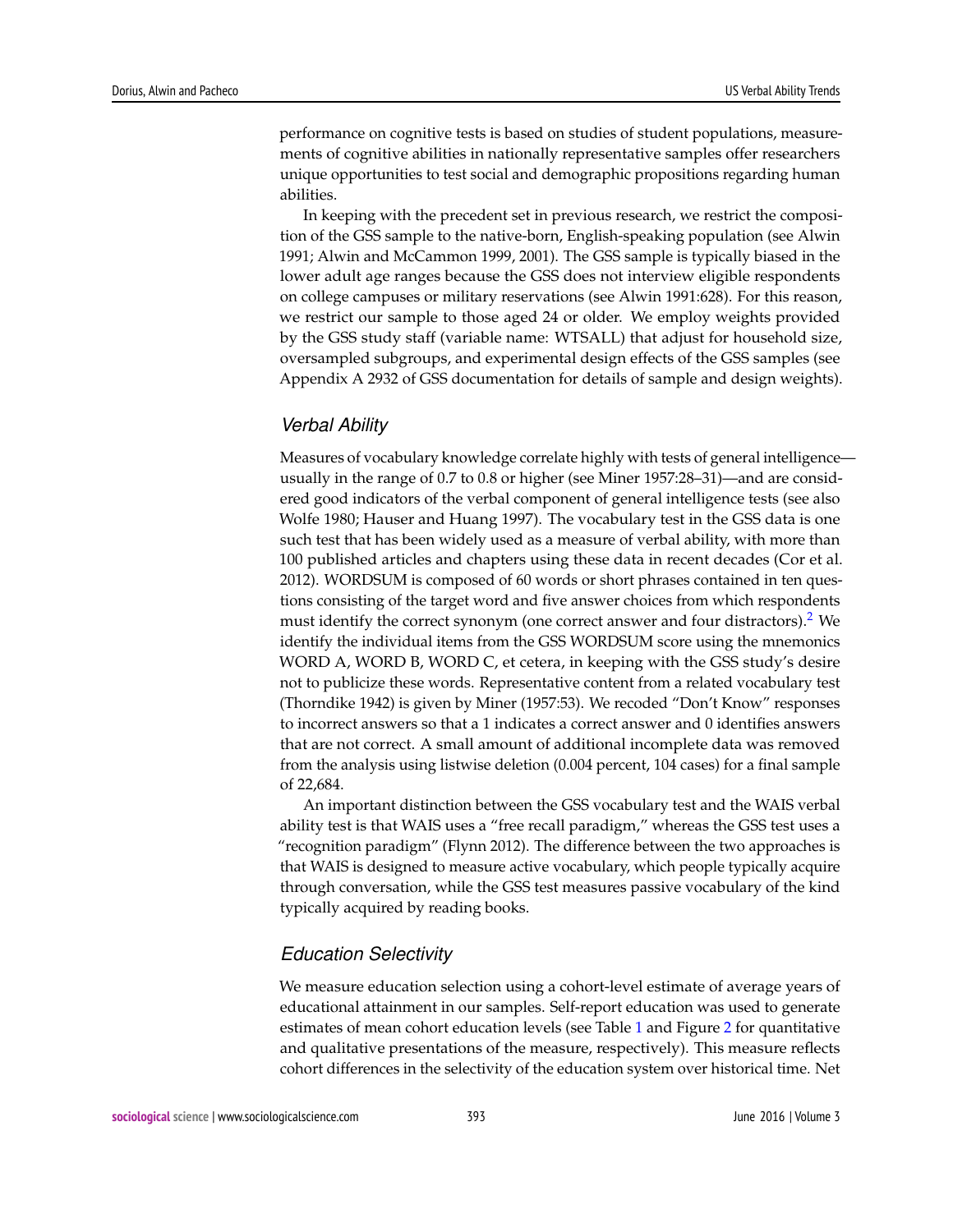of this measure, the person-level years of completed schooling captures respondents' within-cohort relative ranking in the education distribution.

#### *Measures of Word Exposure*

<span id="page-11-0"></span>The data source from which we developed a cohort-specific measure of word exposure was the Google Books corpus (Michel et al. 2010). The now-public data, most commonly known through the Google Books Ngram Viewer (https://books.google .com/ngrams), currently contains roughly 500,000,000,000 English words dating back to the 1500s. In total, each of the more than 15,000,000 scanned and digitized books represents approximately 12 percent of books published between 1500 and 2009 (Michel et al. 2010).<sup>[3](#page-22-0)</sup> Validity tests of these data demonstrate that compared to American English-language subtitle lexicon data, the Google Books corpus have similar predictive power in explaining word recall (Brysbaert et al. 2011). Because of post-2000 changes in the composition and method of datifying books in the  $\text{corpus}^4$  $\text{corpus}^4$ , researchers should use caution in interpreting changes in word frequencies during this period, as they may reflect compositional changes in the database rather than functional changes in the word usage.

<span id="page-11-1"></span>A case-insensitive data query was used to extract raw frequencies, counts of each word comprising the WORDSUM test, year in which the word appeared in a published book, the number of times it was used, and the total number of words in the corpus for every year from 1885 to 2003. In keeping with precedent, we converted the annual frequencies into percentages to account for the substantial increase in the overall size of the corpus from one year to the next.<sup>[5](#page-22-2)</sup>

<span id="page-11-3"></span><span id="page-11-2"></span>Cohort theories posit that socialization occurring during a person's formative years, typically understood to span the period from birth through adolescence, tend to leave an indelible mark that persists over the life course (Mannheim 1952; Ryder 1965). Likewise, crystallized intelligence, including verbal ability, undergoes substantial development during a person's early years, due in part to the learning environments of the home, community, and school (Cattell 1963, 1971a, 1971b; Horn 1982a, 1982b; Horn and Cattell 1967; Horn and Donaldson 1976, 1980). For the purposes of this research, we define "early life" as the first 15 years of life. Using this definition, we averaged the word exposure percentages from year of birth to year in which respondent reached age 15 using a 15-year, forward-moving average. We then standardized and averaged these 60 variables into three summary measures of cohort word exposure, including a 46-item measure of *basic* vocabulary knowledge (6 questions \* 6 words), a 24-item measure of *advanced* vocabulary knowledge (4 questions \* 6 words), and a 60-item measure of *general* vocabulary knowledge (all 10 questions  $*$  [6](#page-22-3) words).<sup>6</sup> The summary measures of cohort word exposure contain 104 unique values—one for each birth cohort in the study—with ranges and means approximating a z-score distribution. Descriptive information on education selection, word exposure, WORDSUM, and other key variables are reported in Table [1.](#page-12-0)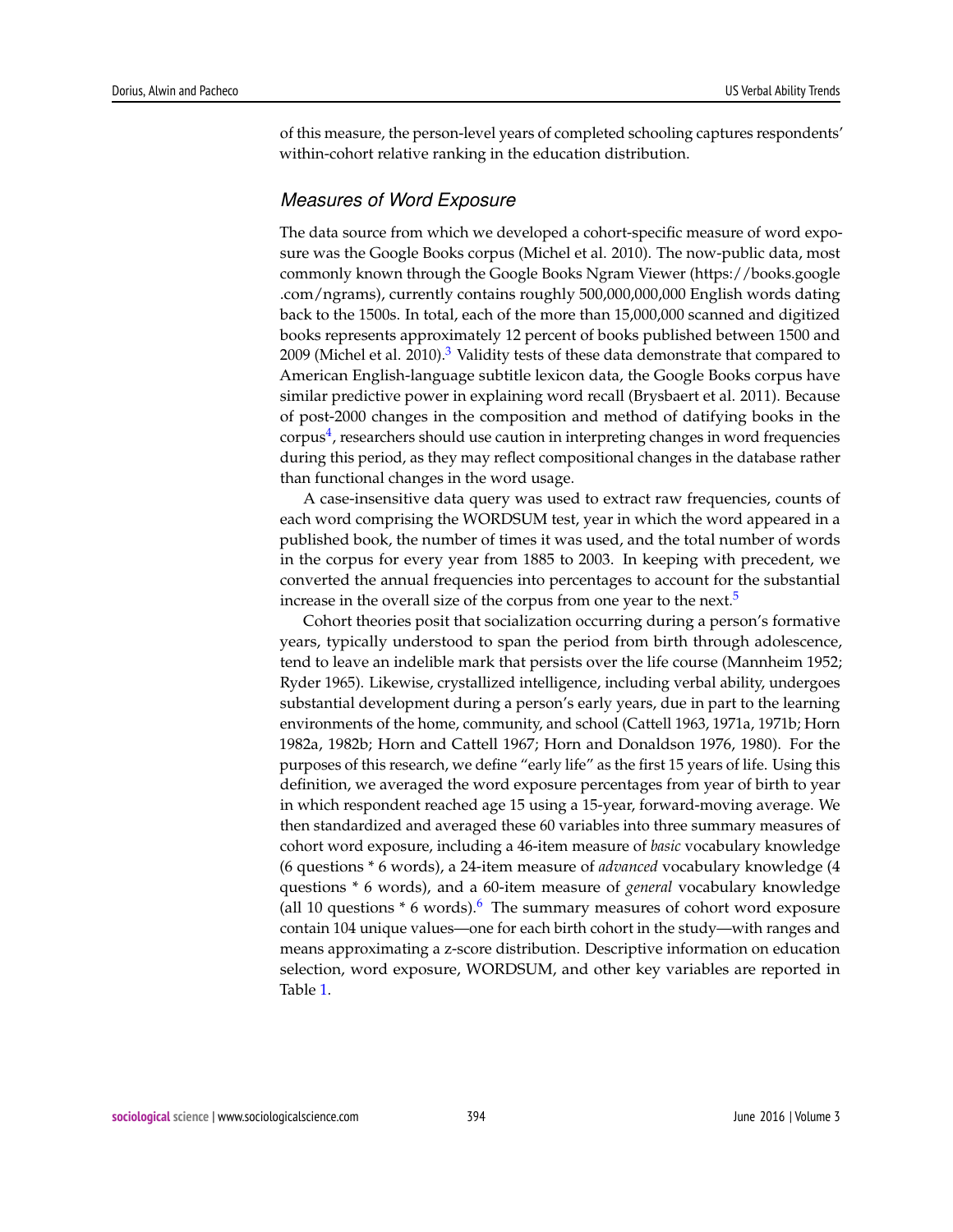| Measure                       | Mean  | Standard Deviation | Minimum | Maximum |
|-------------------------------|-------|--------------------|---------|---------|
| General Vocabulary Knowledge  | 6.13  | 2.08               | 0       | 10      |
| Basic Vocabulary Knowledge    | 5.02  | 1.30               | 0       | 6       |
| Advanced Vocabulary Knowledge | 1.10  | 1.23               | 0       | 4       |
| Respondent Schooling          | 12.96 | 3.01               | 0       | 20      |
| Respondent Age                | 46.35 | 15.30              | 24      | 89      |
| Cohort Schooling              | 0.06  | 1.00               | 7.65    | 1.31    |
| General Word Exposure         | 0.03  | 0.20               | 0.41    | 0.39    |
| <b>Basic Word Exposure</b>    | 0.03  | 0.16               | 0.36    | 0.35    |
| Advanced Word Exposure        | 0.03  | 0.26               | 0.51    | 0.48    |

<span id="page-12-0"></span>**Table 1:** Descriptive Statistics (N = 22,684)

Note: All statistics are sample weighted. Measures of word exposure include all words and phrases comprising the WORDSUM scale (target words and all choices).

# **Results**

#### *Factorial Structure and Item Functioning*

We begin by briefly summarizing our analysis of the measurement structure of WORDSUM, including exploratory factor analysis, IRT analysis, and MGCFA analysis. Full results, including point estimates and visual analysis, can be found in the online supplement. These analyses allowed us to assess the viability of making intercohort comparisons in mean scores on the GSS vocabulary test.

Model results (see online supplement Table A2) provided unequivocal evidence that WORDSUM is composed of two factors, one based on easy words and one based on advanced words (Bowles et al. 2008). A two-factor solution vastly improved the fit of the model to the data compared to a single factor solution. Variation in item difficulties—an individual ability level ranging from  $-3$  to  $+3$  that identifies the point at which the respondent has a 50 percent chance of answering the test question correctly $\sqrt{2}$  -provide further evidence of two factors in this measure of verbal ability. With item difficulties below –0.5, words A, B, D, E, F, and I measure basic verbal ability. Words C, G, H, and J, with item difficulties above 0.5, measure advanced verbal ability.

<span id="page-12-1"></span>Period and cohort trend analysis of item difficulty parameters identified a slight decrease in item difficulty on the basic words among pre-1945 cohorts and a slight increase in item difficulty on the advanced words beginning with the post-1945 cohorts, but these trends are not linear. After 1945, IRT difficulty trends on the basic words was relatively flat, though several items did increase slightly in difficulty among the most recent birth cohorts.

MGCFA model results, which were estimated in Mplus (Muthén and Muthén 1998–2011; Muthén 2002), indicate that the formal measurement properties of the two-factor measure of vocabulary knowledge do not appreciably vary by birth cohort. Applying equality constraints to the factor loadings and item thresholds (scalar equivalence) resulted in a 0.009 (0.986–0.977) change in the Conditional Fit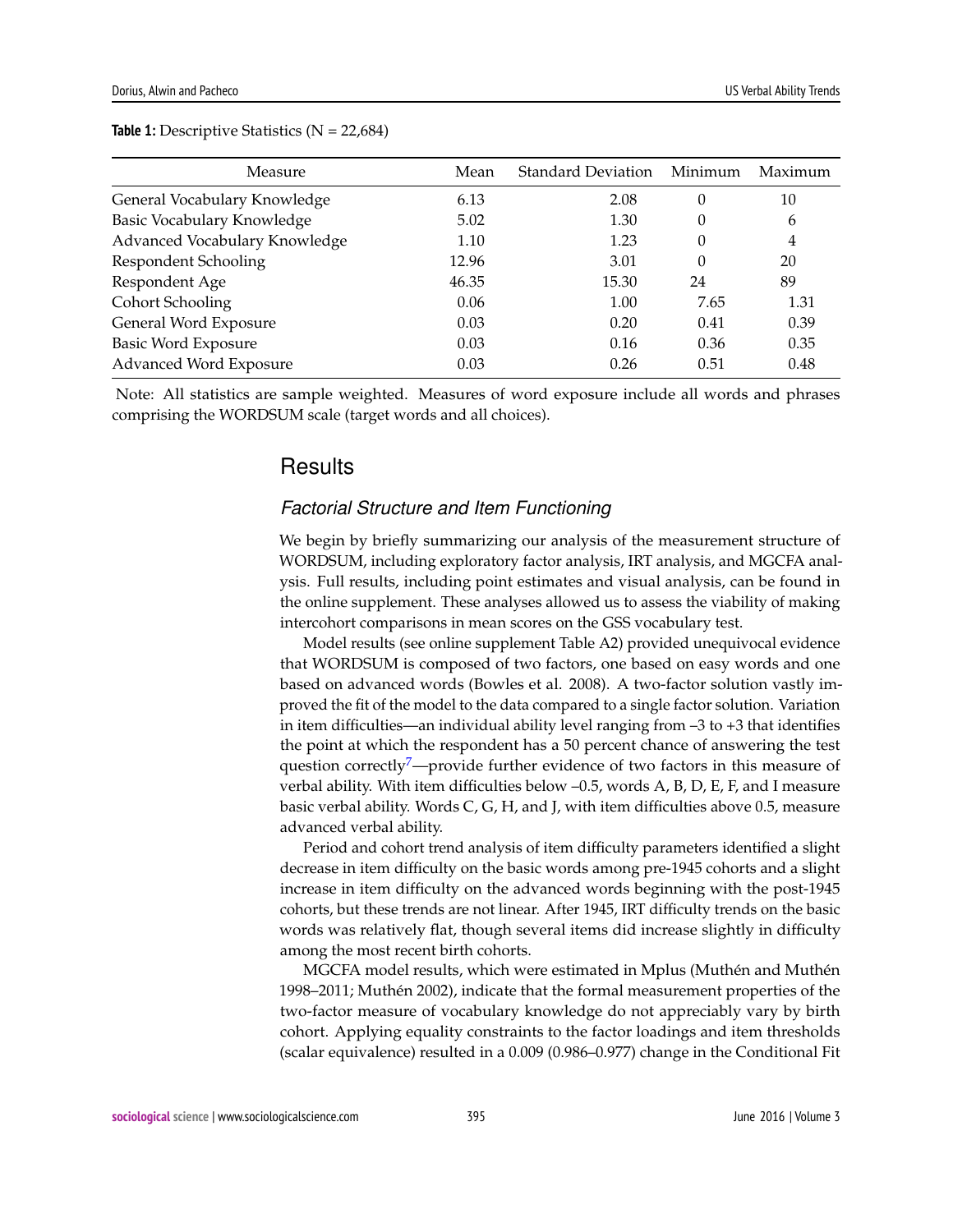Index (CFI) from the unconstrained model (configural equivalence). Other model fit statistics, including the Root Mean Squared Error of Approximation (RMSEA) and Tucker-Lewis index (TLI), show very modest differences between configural and scalar invariant models (0.005, and 0.003, respectively). The period trend in the difficulty parameters is consistent with prior IRT analyses of the GSS verbal ability scores (Beaujean and Sheng 2010; Alwin and Pacheco 2012). These results indicate that changes in the formal measurement properties of the GSS measure of verbal ability are not the cause of the intercohort decline in verbal ability.

By documenting the measurement invariance of the two-factor model for vocabulary measures, the results reported here provide the first evidence for *intercohort* comparability of WORDSUM. This is important because previous research has implicitly assumed factorial invariance without formally testing this assumption. These results also confirm the existence of two factors, basic and advanced vocabulary knowledge, in WORDSUM and establish the intercohort comparability of the GSS measure that is assumed in the regression analyses presented below (Horn, McArdle, and Mason 1983).

We next report results from trend analysis of word exposure and regression analysis of the effect of education selection and word exposure on cohort differences in verbal ability.

#### *Word Exposure*

Figure [3](#page-14-0) reports exposure to the words comprising the GSS vocabulary test separately for each item and cumulatively in the form of two indexes: one each for the basic and advanced vocabulary factors identified in previous research (Malhotra, Krosnick, and Haertel 2007). As can be seen from the word usage trends, some items have become more common while others have become less common. For example, the 12 words and phrases comprising items A and B have increased in frequency over the twentieth century, while the words comprising items E and I have decreased in frequency. Others, such as Word C and Word F, exhibit nonlinear patterns of exposure.

Exposure to the words comprising the basic vocabulary test items on WORD-SUM has become less common over the course of the twentieth century. Exposure to advanced words, on the other hand, declined only slightly prior to 1950, after which these words also became less common (bottom right two panels of Figure [3\)](#page-14-0).

#### *Multivariate Models*

A number of modelling strategies have been utilized in prior research studying age, period, and cohort effects (APC) on WORDSUM scores in the GSS data, including linear, hierarchical, and ridge regression models (Yang and Land 2006, 2008; Yang et al. 2008). This body of work failed to detect period influences in the GSS data, instead finding that cohort effects in the GSS data are robust to the presence of measures of age and period factors. The growing consensus from this research is that changes in WORDSUM test scores are not related to factors associated with historical time. These findings, coupled with the absence of a clear theoretical justification for assuming the presence of period influences that affect the general cognitive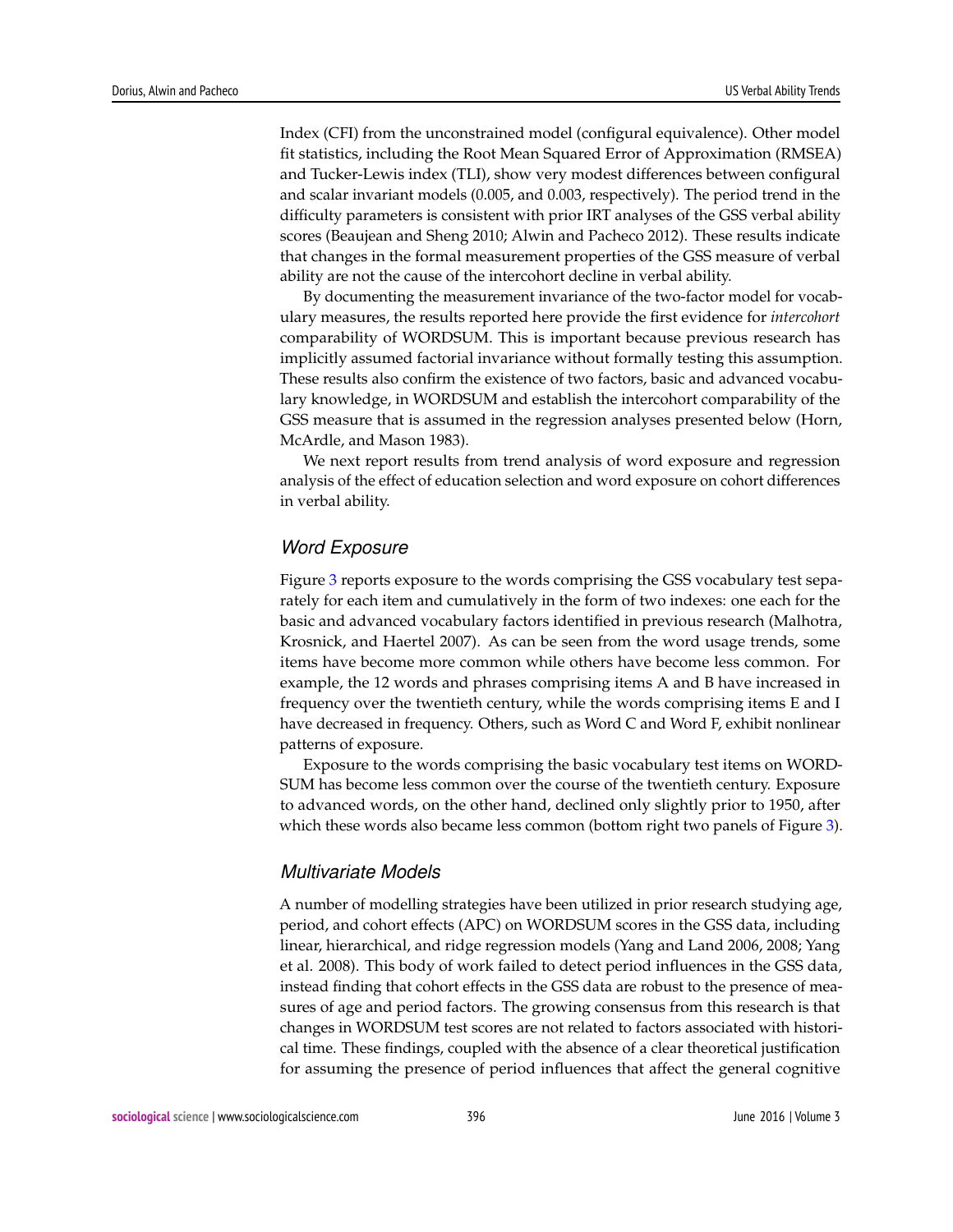<span id="page-14-0"></span>

**Figure 3:** Trends in cohort exposure to WORDSUM test items in books: 1885–1988.

*Note:* Word exposure measured using the standardized share of WORDSUM test words relative to all words in the Google corpus. We use a 15-year, forward-moving average to smooth the exposure data. See methods section for detailed explanation.

> abilities of the entire test-taking population from one occasion of measurement to the next, suggest that linear regression models are appropriate for testing our hypotheses. In the analysis that follows, we deploy a mechanisms-based approach (Winship and Harding 2008) to measure the effect of word exposure and education selection on intercohort differences in verbal ability. Rather than use birth year as a proxy for cohort effects, we deploy measures of the mechanisms hypothesized to differentially transmit verbal ability across birth cohorts, including exposure to formal education and early-life exposure to words on the GSS vocabulary test.

> Table [2](#page-15-0) contains regression coefficients and model statistics in which we measured the effect of word exposure and education selection on intercohort differences in verbal ability. The relevant comparisons in Table [2](#page-15-0) are changes in the magnitude, direction, and statistical significance of the cohort coefficients from the baseline models that control only for respondent schooling and age (models 1, 4, and 7) to the models that include additional controls for education selection (models 2, 5, and 8) and word exposure (models 3, 6, and 9).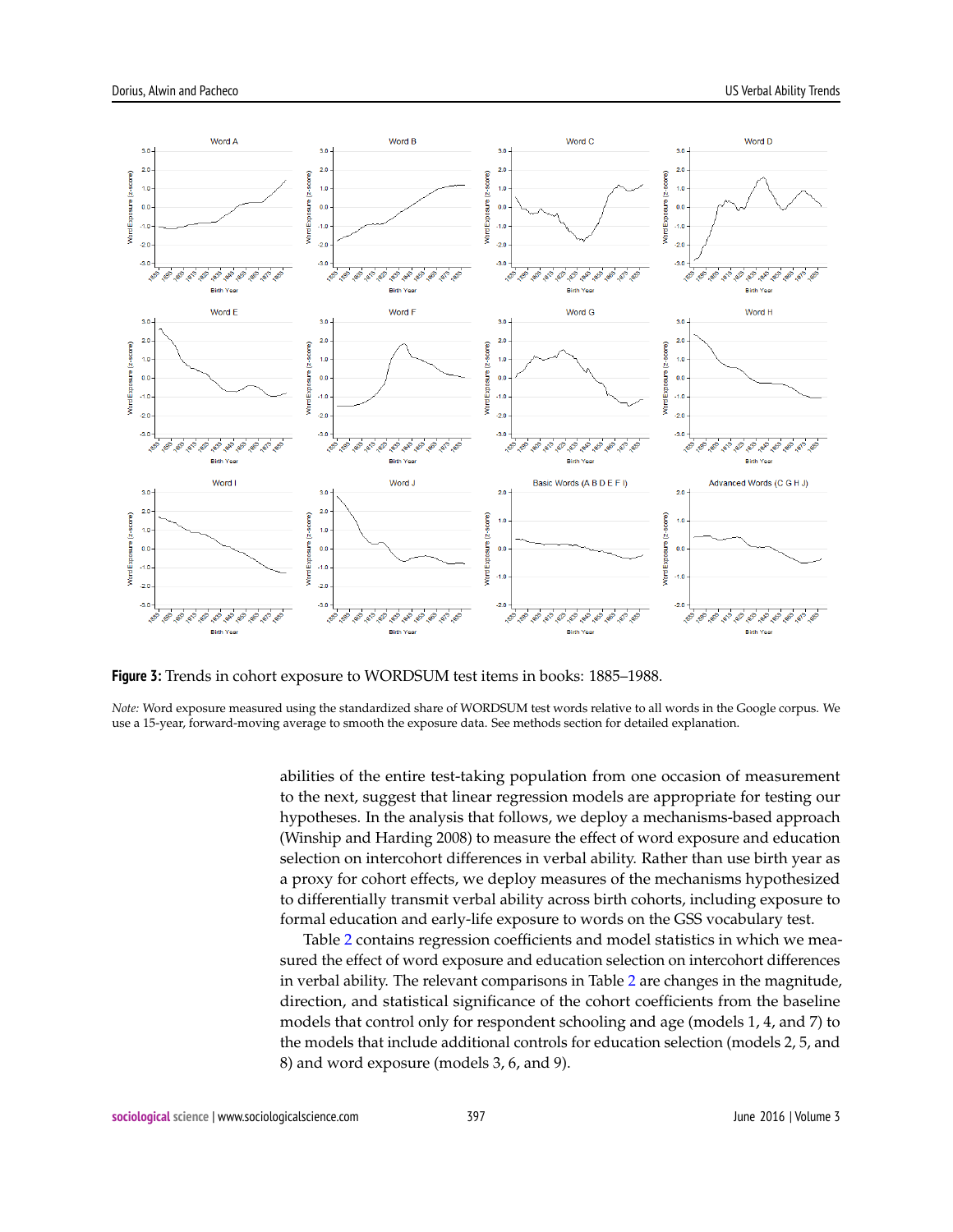<span id="page-15-0"></span>

|                            |           | Basic Vocabulary  |          |                     | Advanced Vocabulary  |                      |                                                           | General Vocabulary |                          |
|----------------------------|-----------|-------------------|----------|---------------------|----------------------|----------------------|-----------------------------------------------------------|--------------------|--------------------------|
|                            |           | Knowledge         |          |                     | Knowledge            |                      |                                                           | Knowledge          |                          |
| Model                      | Ξ         | $\widehat{\circ}$ | $\odot$  | $\bigoplus$         | ত্ৰি                 | $\circledcirc$       | E                                                         | $\circledast$      | $\widehat{\mathfrak{G}}$ |
| Centered Schooling         | $0.183*$  | $0.183*$          | 0.183    | 0.194               | $0.195*$             | 0.195                | $0.369*$                                                  | $0.370*$           | $0.370*$                 |
|                            | (0.005)   | (0.005)           | (0.005)  | (0.005)             | (0.005)              | (0.005)              | (0.007)                                                   | (0.007)            | (0.007)                  |
| Age                        | 0.008     | 0.008             | 0.008    | 0.012               | $0.011\,$            | 0.009                |                                                           | 0.018              | 0.016                    |
|                            | (0.013)   | (0.013)           | (0.013)  | (0.010)             | $(0.010)$<br>0.019*  | $(0.010)$<br>0.019*  | $\begin{array}{c} 0.020 \\ (0.019) \\ 0.048* \end{array}$ | (0.019)            | (0.020)                  |
| Age2                       | $0.029*$  | $0.029*$          | $0.029*$ | $0.019*$            |                      |                      |                                                           |                    | $0.048*$                 |
|                            | (0.005)   | (0.005)           | (0.005)  | (0.004)             | (0.004)              | (0.004)              | (0.008)                                                   | (0.048)            | (0.008)                  |
| Cohort Schooling           |           | 0.028             | 0.029    |                     | $0.109*$             | $0.105*$             |                                                           | $0.184*$           | $0.183*$                 |
|                            |           | (0.065)           | (0.064)  |                     | (0.052)              | (0.050)              |                                                           | (0.088)            | (0.083)                  |
| Exposure to Basic Words    |           |                   | 0.062    |                     |                      |                      |                                                           |                    | 0.596                    |
|                            |           |                   | (0.556)  |                     |                      |                      |                                                           |                    | (1.131)                  |
| Exposure to Advanced Words |           |                   |          |                     |                      | $0.999*$             |                                                           |                    | $1.574*$                 |
|                            |           |                   |          |                     |                      | (0.305)              |                                                           |                    | (0.644)                  |
| Birth cohort               |           |                   |          |                     |                      |                      |                                                           |                    |                          |
| 0061                       | 0.168     | 0.060             | 0.072    |                     | 0.331                | 0.027                | $0.882*$                                                  | $0.187\,$          | 0.267                    |
|                            | (0.134)   | (0.273)           | (0.298)  | $(0.745*)$          | (0.223)              | (0.234)              | (0.192)                                                   | (0.401)            | (0.443)                  |
| 1901-1905                  | 0.172     | 0.094             | 0.102    | $0.602*$            | 0.302                | 0.045                | $0.753*$                                                  | 0.249              | 0.075                    |
|                            | (0.185)   | (0.273)           | (0.286)  | (0.112)             | (0.162)              | $(0.168)$<br>$0.152$ | $(0.251)$<br>0.209                                        | (0.363)            | (0.388)                  |
| 1906-1910                  | 0.174     | 0.255             | 0.249    | $0.400*$            | $0.087\,$            |                      |                                                           | 0.316              | $0.633*$                 |
|                            | (0.124)   | (0.206)           | (0.218)  | (0.071)             | (0.160)              | (0.165)              | (0.166)                                                   | (0.279)            | (0.303)                  |
| 1911-1915                  | 0.118     | 0.055             | 0.063    | $0.400*$            | 0.157                | 0.135                | $0.569*$                                                  | 0.162              | 0.223                    |
|                            | (0.079)   | (0.163)           | (0.180)  | (0.049)             | (0.126)              | $(0.145)$<br>0.173   | (0.109)                                                   | (0.224)            | (0.274)                  |
| 1916-1920                  | 0.066     | 0.016             | 0.023    |                     | 0.159                |                      | $0.434*$                                                  | $0.111\,$          | 0.349                    |
|                            | (0.060)   | (0.127)           | (0.140)  | $0.351*$<br>(0.063) | (0.114)              | (0.146)              | (0.108)                                                   | (0.189)            | (0.262)                  |
| 1921-1925                  | $0.101\,$ | 0.059             | 0.066    | $0.119*$            | 0.042                | $0.336*$             | 0.222                                                     | 0.050              | 0.442                    |
|                            | (0.080)   | (0.121)           | (0.137)  | (0.059)             | (0.097)              | (0.116)              | (0.127)                                                   | (0.177)            | (0.235)                  |
| 1926-1930                  | 0.100     | 0.069             | 0.076    | $0.168*$            | 0.049                | 0.058                | $0.290*$                                                  | 0.090              | 0.009                    |
|                            | (0.066)   | (0.101)           | (0.117)  | (0.060)             | $(0.082)$<br>$0.028$ | (0.076)              | (0.125)                                                   | (0.158)            | (0.184)                  |
| 1931-1935                  | 0.061     | 0.081             | 0.075    | 0.051               |                      | 0.035                | 0.015                                                     | 0.149              | 0.104                    |
|                            | (0.051)   | (0.069)           | (0.083)  | (0.068)             | (0.080)              | (0.080)              | (0.098)                                                   | (0.119)            | (0.168)                  |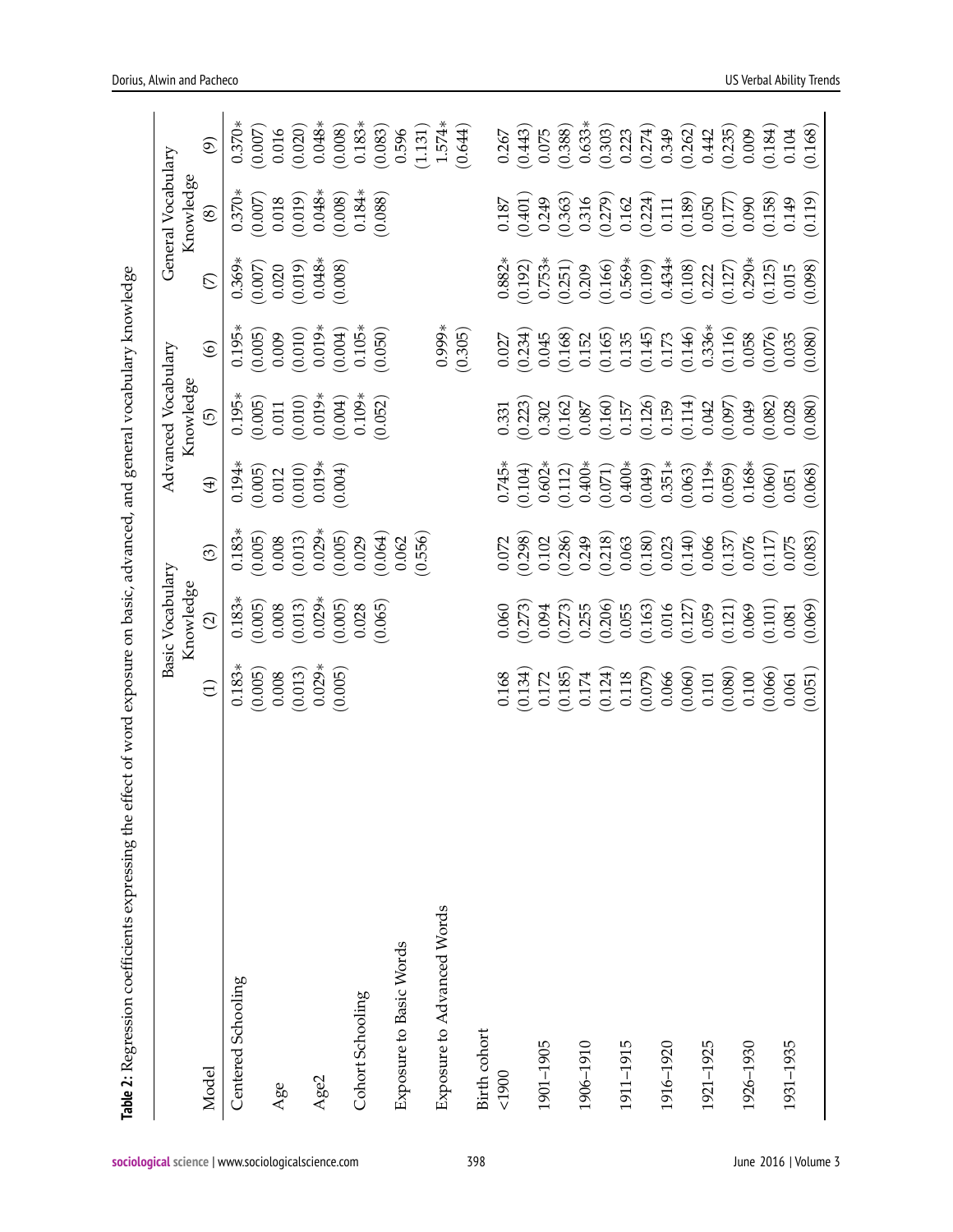|                     |             | Basic Vocabulary<br>Knowledge |         |             | Advanced Vocabulary<br>Knowledge |         |               | General Vocabulary<br>Knowledge |                          |
|---------------------|-------------|-------------------------------|---------|-------------|----------------------------------|---------|---------------|---------------------------------|--------------------------|
| <b>Birth Cohort</b> | $\bigoplus$ | $\widehat{\varpi}$            | $\odot$ | $\bigoplus$ | $\widehat{\Theta}$               | $\odot$ | $\mathcal{L}$ | $\circledast$                   | $\widehat{\mathfrak{G}}$ |
| 1936-1940           | 0.046       | 0.059                         | 0.056   | 0.014       | 0.033                            | 0.019   | 0.001         | 0.079                           | 0.029                    |
|                     | (0.066)     | (0.069)                       | (0.070) | (650.0)     | (0.063)                          | (0.066) | (0.078)       | (0.083)                         | (0.112)                  |
| 1941-1945           | ref         | ref                           | ref     | ref         | ref                              | ref     | ref           | $\operatorname{ref}$            | ref                      |
|                     | ref         | ref                           | ref     | ref         | ref                              | ref     | ref           | ref                             | ref                      |
| 1946-1950           | 0.001       | 0.016                         | 0.011   | 0.034       | 0.023                            | 0.066   | 0.025         | 0.071                           | 0.098                    |
|                     | (0.049)     | (0.062)                       | (0.080) | (0.053)     | (0.060)                          | (0.052) | (0.093)       | (0.106)                         | (0.103)                  |
| 1951-1955           | 0.017       | 0.007                         | 0.013   | $0.228*$    | $0.189*$                         | 0.032   | $0.239*$      | $0.174*$                        | 0.015                    |
|                     | (0.039)     | (0.044)                       | (0.077) | (0.039)     | (0.043)                          | (0.062) | (0.073)       | (0.077)                         | (0.124)                  |
| 1956-1960           | 0.065       | 0.055                         | 0.064   | $0.292*$    | $0.251*$                         | 0.014   | $0.349*$      | $0.279*$                        | 0.048                    |
|                     | (0.038)     | (0.045)                       | (0.104) | (650.0)     | (0.052)                          | (0.096) | (0.075)       | (0.083)                         | (0.192)                  |
| 1961-1965           | 0.074       | 0.062                         | 0.074   | $0.389*$    | $0.341*$                         | 0.033   | $0.460*$      | $0.380*$                        | 0.092                    |
|                     | (0.043)     | (0.051)                       | (0.129) | (0.051)     | (0.056)                          | (0.139) | (0.086)       | (0.095)                         | (0.264)                  |
| 1966-1970           | 0.115       | 0.098                         | 0.115   | $0.445*$    | $0.377*$                         | 0.106   | $0.555*$      | $0.442*$                        | 0.156                    |
|                     | (0.067)     | (0.076)                       | (0.191) | (0.039)     | (0.051)                          | (0.153) | (0.087)       | (0.103)                         | (0.341)                  |
| 1971-1975           | 0.016       | 0.005                         | 0.016   | $0.479*$    | $0.398*$                         | 0.166   | $0.489*$      | $0.352*$                        | 0.330                    |
|                     | (0.065)     | (0.079)                       | (0.217) | (44)        | (0.058)                          | (0.177) | (0.083)       | (0.105)                         | (0.388)                  |
| 1976-1980           | 0.068       | 0.087                         | 0.065   | $0.439*$    | $0.364*$                         | 0.187   | $0.366*$      | $0.240*$                        | 0.412                    |
|                     | (0.048)     | (0.064)                       | (0.221) | (0.086)     | (0.092)                          | (0.188) | (0.108)       | (0.116)                         | (0.395)                  |
| 1981-1988           | 0.174       | 0.162                         | 0.181   | $0.485*$    | $0.439*$                         | 0.052   | $0.654*$      | $0.577*$                        | 0.013                    |
|                     | (0.108)     | (0.110)                       | (0.209) | (0.075)     | (0.076)                          | (0.166) | (0.152)       | (0.151)                         | (0.358)                  |
| Intercept           | 5.086       | 5.094                         | 5.096   | 1.208       | 1.239                            | 1.174   | 6.295         | 6.347                           | 6.259                    |
|                     |             |                               |         |             |                                  |         |               |                                 |                          |
| R <sub>2</sub>      | 0.181       | 0.181                         | 0.181   | 0.216       | 0.216                            | 0.217   | 0.270         | 0.270                           | 0.271                    |
| n                   | 22,684      | 22,684                        | 22,684  | 22,684      | 22,684                           | 22,684  | 22,684        | 22,684                          | 22,684                   |

Table 2 continued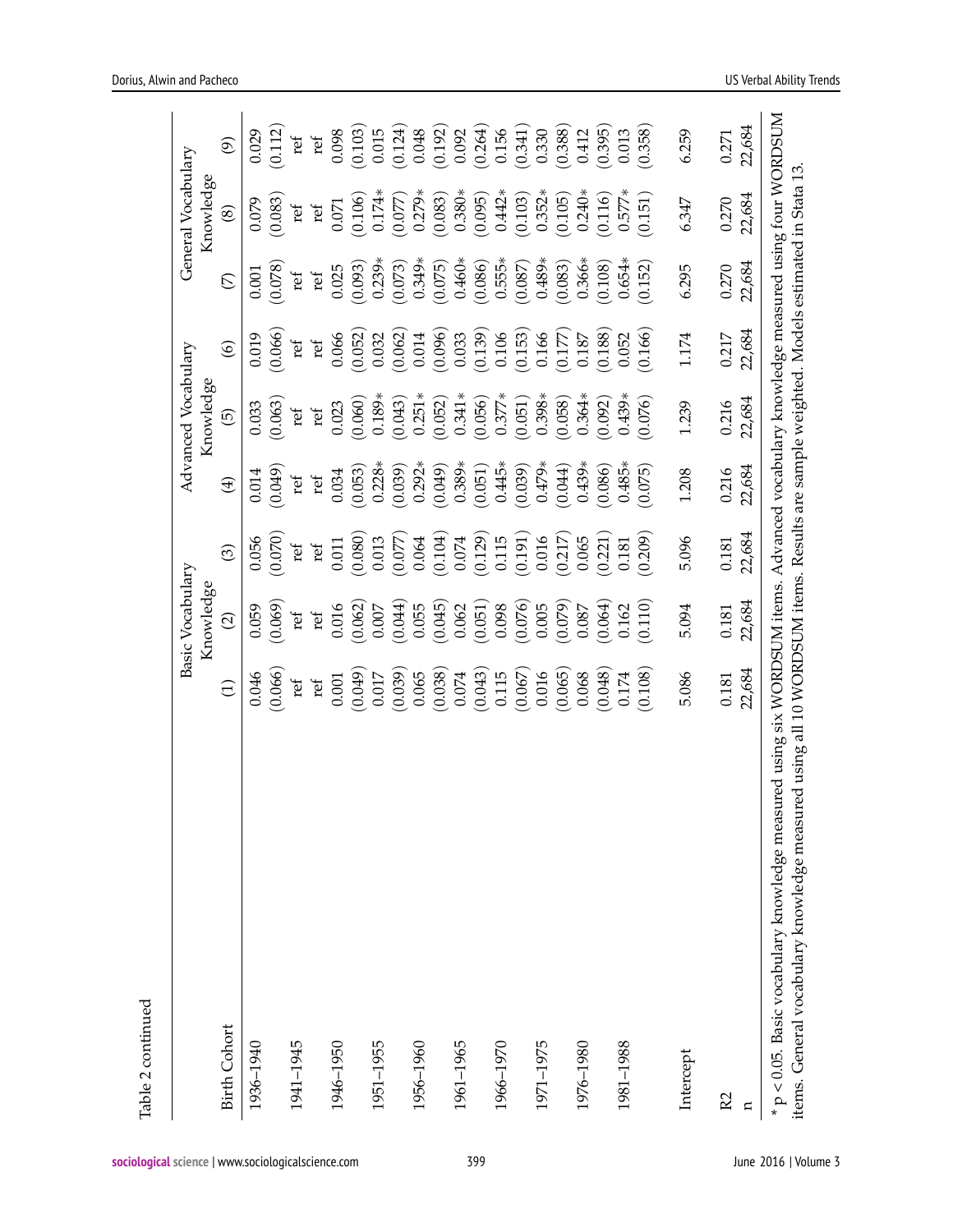The key finding, which can be seen by comparing point estimates in models 1 and 2 and models 5 and 6, is that cohort differences in educational attainment accounted for virtually all of the prewar cohort decline in basic and advanced vocabulary knowledge. The inclusion of a measure of education selection effectively eliminated intercohort test score differences, as measured by cohort specific slopes. In line with our assertion, education selection had a negligible effect on postwar cohort mean test scores. The twin effects of respondent education and cohort education levels on the intercohort trend in verbal ability offers support for arguments regarding the influence of mass education on population trends on standardized cognitive tests (Baker et al. 2015).

We also find that controlling for word exposure substantially influenced the adjusted cohort test score trends in these data compared to the baseline cohort test scores. Exposure to advanced vocabulary words effectively accounted for all of the postwar cohort test score deficit (compare models 4 and 5 to 6). Controlling for exposure to advanced vocabulary words reduced the number of statistically significant cohort coefficients from nine to one (compare models 5 and 6). In nearly all instances, changes in the statistical significance of the cohort coefficients was due to substantial changes in the estimated slopes in the predicted direction, attended by relatively smaller increases in the standard errors.<sup>[8](#page-22-5)</sup>

<span id="page-17-0"></span>Exposure to the WORDSUM test content found in English-language printed books exerted substantively meaningful effects on cohort test scores, net of respondent age, education, and average cohort schooling. Controlling for word usage in books contributed to a 50 percent or greater decline in the size of postwar cohort slopes on the full-scale measure of verbal ability (compare models 8 and 9), net of the effects of other variables in the model.

Thus, the substantial cohort increase in average completed schooling during the *first* half of the twentieth century accounts for cohort differences in advanced vocabulary knowledge prior to 1950, and declining exposure to advanced words during the *second* half of the century effectively accounts for cohort variation in advanced vocabulary knowledge after 1950. These findings agree with the Hauser and Huang (1997) assertion for time-varying effects of word exposure on vocabulary knowledge, whereby education selection operates among earlier-born cohorts and word exposure operates among both earlier- and later-born cohorts, though with greater effect on recent birth cohorts. These results provide direct empirical support for both the exposure and selection hypotheses and offer additional evidence in support of environmental accounts of intercohort test score patterns in the GSS data (Flynn 2012).

These results also demonstrate that virtually all of the explanatory power for the cohort slopes on the general vocabulary factor resides in exposure to advanced vocabulary words, leading us to conclude that declining exposure to advanced vocabulary words is an important determinant of macrosocial test score trends in the GSS data. One reason that prewar cohorts perform better on the GSS vocabulary test than postwar birth cohorts is that many of the difficult words on standardized tests such as WORDSUM are, by definition, "old" words (Roivainen 2013). As words age and fall out of fashion, as a great many words invariably do, they become more "difficult" in an empirical sense by virtue of their decreasing usage in various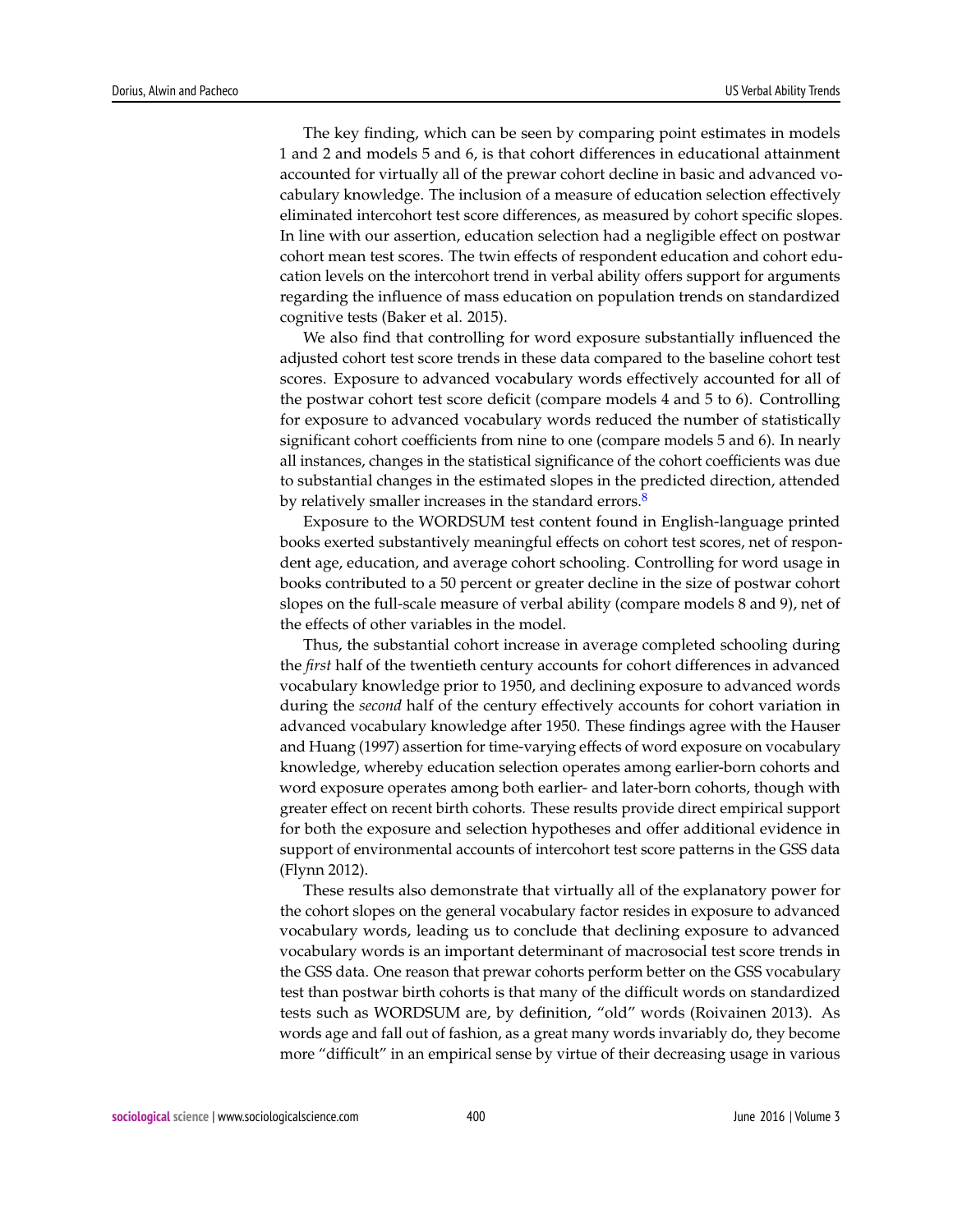<span id="page-18-0"></span>forms of communication.<sup>[9](#page-22-6)</sup> The declining prevalence of words gives earlier-born cohorts an advantage on vocabulary tests containing words that have fallen out of favor, as is the case in the GSS test (see Figure [3\)](#page-14-0). Our models show that once we account for the prewar advantage in exposure to advanced words, differences in age, education, and cohort schooling, recent cohorts perform *better* on the test than earlier-born cohorts.

We performed various robustness checks by including additional control variables such as respondent sex, race, number of siblings, and occupational prestige—and controls for rural upbringing, early life spent in the South, a measure of family intactness, and the educational attainment of the respondent's father and mother. The inclusion of these control variables resulted in a modest improvement in model fit, and all effects were statistically significant, with the exception of family intactness. The presence of additional covariates did not, however, have a meaningful effect on our inferences. If anything, their inclusion in the models *increased* the effect of exposure to advanced words on both general and advanced vocabulary knowledge, providing further support for the conclusions we draw from these analyses.

To summarize the key findings from Table [2](#page-15-0) and further establish the main findings of this article, we report the cohort coefficients visually in Figure [4.](#page-19-0) The substantial over-time decrease in exposure to advanced words on the WORDSUM test accounts for the intercohort decline in verbal ability among post-1950 cohorts. These conclusions are most clearly seen in panels B and C of Figure [4,](#page-19-0) where we graph cohort test score trends for advanced and general vocabulary. Once we accounted for the substantial increase in schooling during the first half of the century, the cohort trend in advanced verbal ability was effectively flat for the entire period from 1900 to 1988. The effect of differential exposure to vocabulary words was even more pronounced on general verbal ability, which we report in panel C to facilitate comparisons with prior research based on a single factor. In contradiction to prior research (see Figure [1\)](#page-4-0), a model that accounts for education selection and cohort differences in exposure to words provide support for the progress mode (Flynn Effect).

By way of illustration, consider the cohort-specific test scores reported in Figure [4,](#page-19-0) panel C. The pre-1900 cohorts scored an average of 71 percent on the WORD-SUM test ( $\mu$  = 7.1), compared to an average score of 58 percent for the 1976–1980 cohorts ( $\mu$  = 5.8) in the baseline models that control for age and time in school. After adjusting for education selection and word exposure, the test score gap between the earliest and latest born cohorts not only decreased by 13 percentage points (7.1–5.8) but reversed direction to one favoring the later-born cohorts by three percentage points (5.9–6.2) for a gross change of 16 percentage points. These data suggest that if recently-born cohorts had been exposed to the test content at equivalent levels as were prewar cohorts, their test scores would be higher than early-born cohorts. In other words, the counterfactual results we present here suggest that the generational rise in crystallized intelligence has not yet abated in America. When properly adjusted for cohort differences in word exposure, the GSS data indicate that the verbal ability of today's young people is not in decline. Rather, they have simply had less exposure to "old" words. Flynn (2012) suggested that one possibility for generational differences on verbal ability tests is a growing gap in the active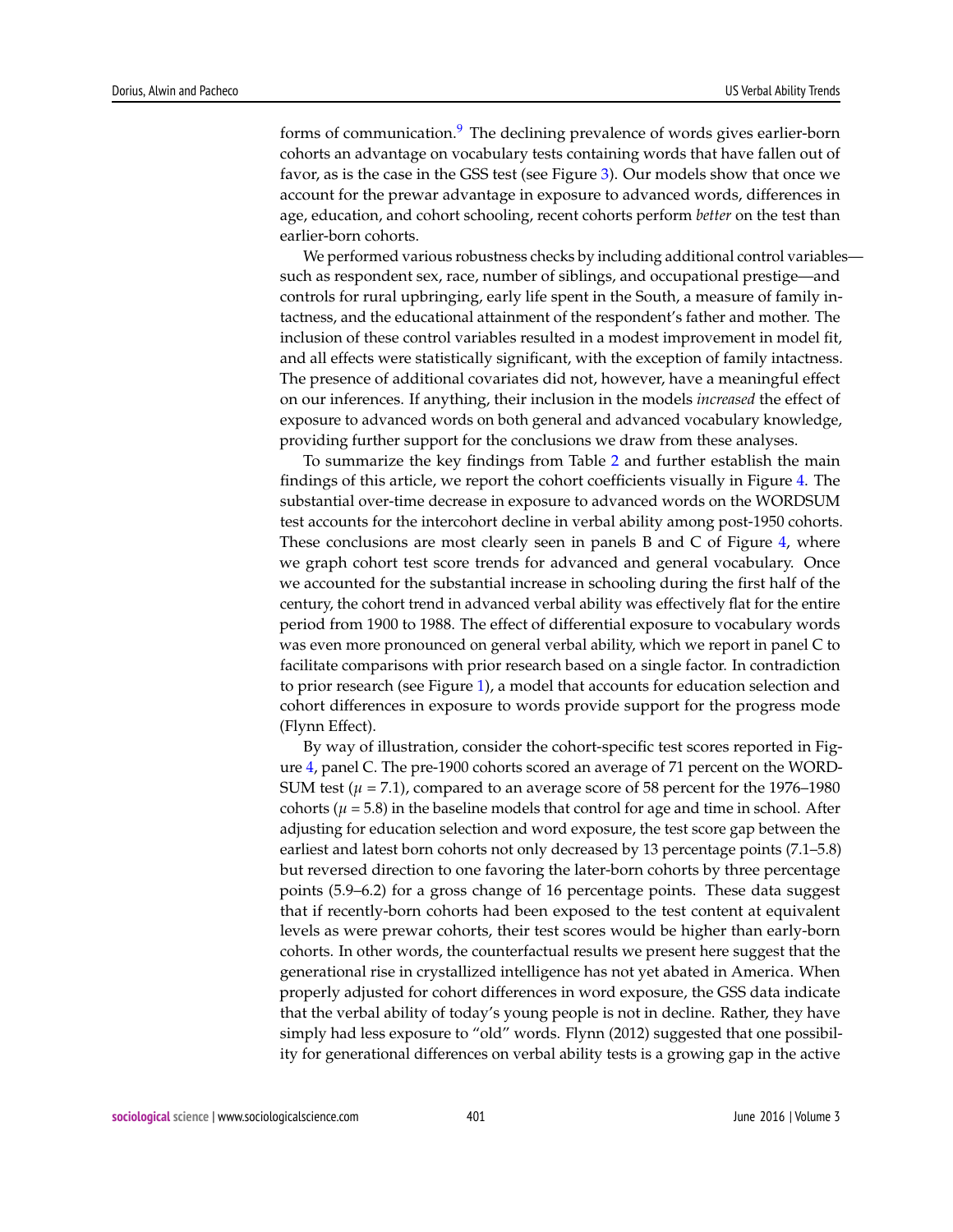<span id="page-19-0"></span>

**Figure 4:** Adjusted cohort test scores in basic, advanced, and general vocabulary knowledge.

*Note:* Baseline model includes controls for respondent age and education. Selection includes an additional control for mean cohort education levels. Exposure also controls for cohort-specific exposure to test items. Trend line point estimates are derived from Table [2.](#page-15-0)

**sociological science** | www.sociologicalscience.com 402 June 2016 | Volume 3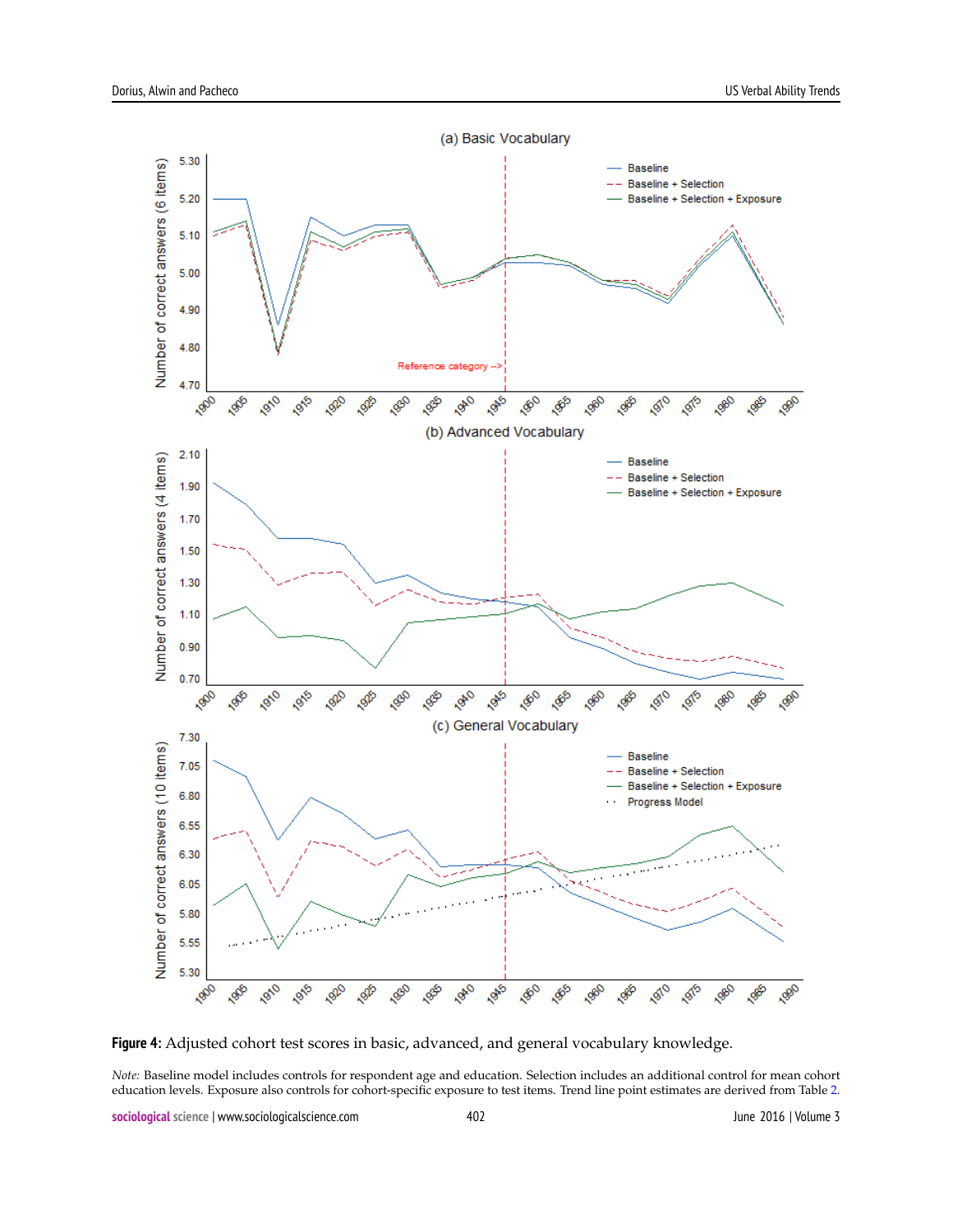vocabulary of old and young people. Our results provide tacit empirical support for these claims.

# Discussion and Conclusion

We began this article by drawing attention to a longstanding puzzle in the literature regarding national trends in verbal ability, which indicated a counterintuitive pattern of declining scores on the GSS vocabulary test beginning with cohorts born after WWII. The trends in the GSS vocabulary test score data are not unique, in that they parallel test score declines observed on other standardized tests during the 1960s and 1970s. However, they do not follow the pattern documented in other tests of cognitive ability (Flynn 2007, 2012), namely monotonically rising test scores for each new birth cohort. The Flynn Effect is observed in the raw WORDSUM scores for cohorts born between 1885 and 1950 but not for postwar birth cohorts. The GSS data provide evidence that is completely reversed from the expectations based on a general consensus in the literature that not only is the Flynn Effect real but that it can be interpreted as reflecting an increasing aptitude for cognitive skills being taught in schools and utilized in a growing number of cognitively demanding occupations (Flynn 2007, 2012).

A thorough review of all of the interpretations that have been advanced for these cohort differences was beyond the scope of this article. Instead, we have focused on the possibility that the intercohort WORDSUM trends derive from changing exposure to words and to cohort-specific education selection. Our analysis shows that one of the major mechanisms for the transmission of knowledge is formal schooling, and there is a strong relationship between time spent in school and vocabulary knowledge (Baker et al. 2015). However, the education payoff for vocabulary knowledge in later-born cohorts is not reflected in the words included in common tests of verbal ability, due in part to their declining usage in contemporary books.

Our analysis considered the role of education selection. That education experiences are so intimately tied to what we mean by intellectual ability—certainly in the sense of *crystallized abilities*—makes it virtually impossible to talk about cognitive abilities without taking education into account. Observed test score differences among age groups must therefore also account for age differences in education. Decades ago, Lorge (1956:133) suggested that because "schooling makes for a difference in intelligence test scores...it must follow that the older [earlier born] members of the population are at some disadvantage not only because of their remoteness from formal schooling but also because they had less of it." More recently, Bandura (1989:734) argued that a major part of age (cohort) differences in test scores "seems to be due to differences in educational experiences across generations rather than to biological aging. It is not so much that the old have declined in intelligence but that the young have enjoyed the benefit of richer intellectual experiences enabling them to function at a higher level."

Our examination of the selection phenomenon argued that the schooling experiences of members of different cohorts measured in the GSS samples do not reflect intertemporal homogeneity. What we found was somewhat counterintuitive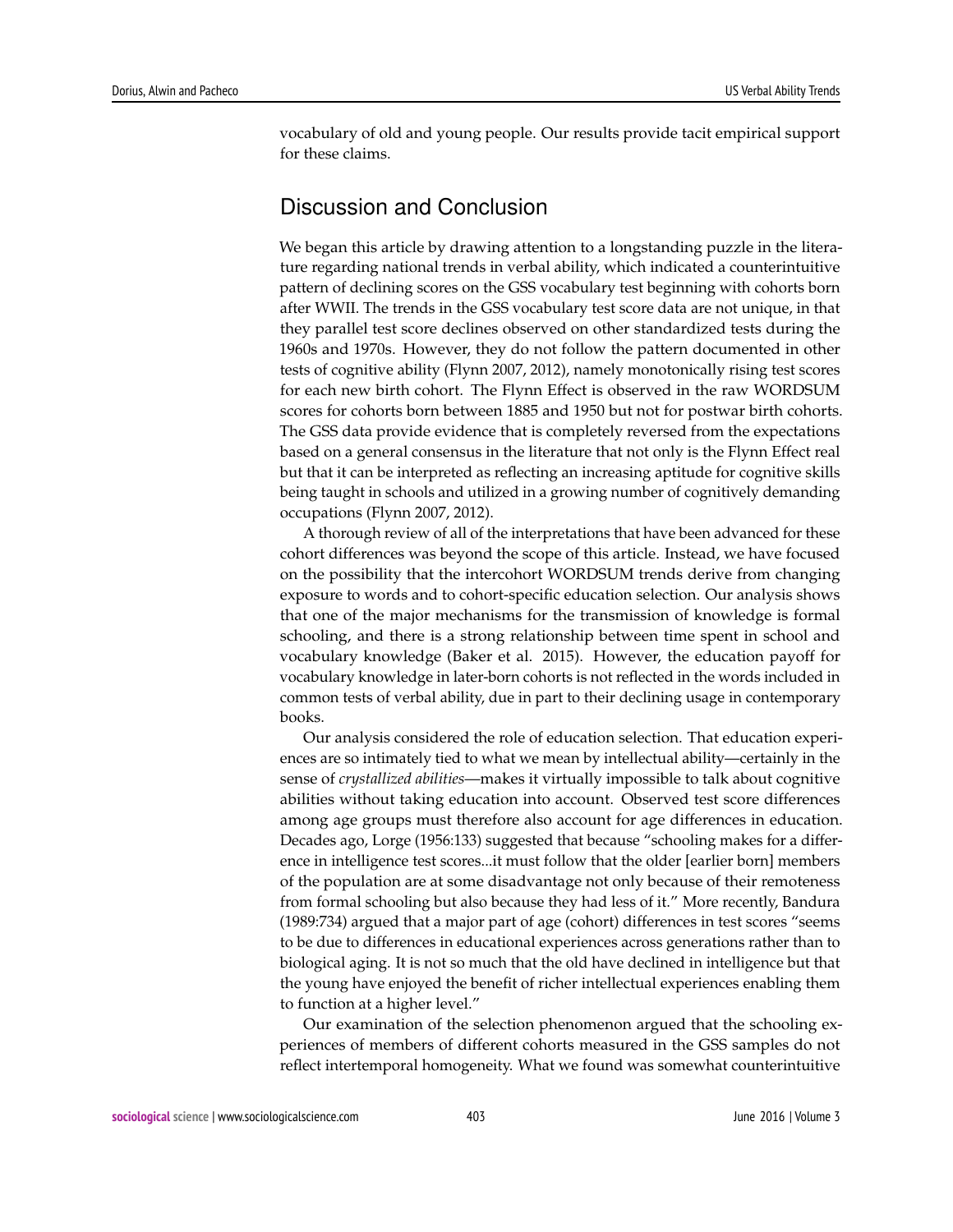because cohorts experiencing the highest levels of schooling had the lowest vocabulary test scores (i.e., mean cohort education has a negative effect in our models). So, while the meaning of "years of schooling" may have changed over the twentieth century, the evidence from the GSS data cited earlier suggests education has diminishing returns among more recent cohorts, at least with respect to vocabulary knowledge. The education selection process can be used to account for intercohort differences among prewar birth cohorts but not those cohorts born later.

The research presented here points to a cohort advantage on tests using words that were once relatively common but then fell out of fashion (Alwin 1991). We found strong support for the exposure hypothesis, whereby declining frequency of WORDSUM items in published texts accounts for virtually all of the postwar cohort decline in vocabulary ability. The measure of word exposure introduced in this research is needed to account for the declines in GSS test scores among those post-WWII birth cohorts. For this reason, we recommend that researchers using WORDSUM adjust for differential cohort exposure to the test items.

Our model results provide support for environmental causes of the intercohort differences in verbal ability, including the word exposure hypothesis originally formulated by Alwin (1991) and the education selection argument made by Huang (2003). These results provide a more compelling and theoretically grounded explanation for intercohort variation in vocabulary knowledge than previous explanations that have looked to age and period factors (e.g., Wilson and Gove 1999; Yang and Land 2006, 2008).

Birth cohorts of the twentieth century differ from one another in several key ways, but just two factors, exposure to words and exposure to formal schooling, account for virtually all of the observed between-cohort differences in verbal ability on the GSS test. Our results also suggest that there may be different causal processes at different periods in the macrosocial trend (i.e., different explanations at different historical periods). A promising line of future research would be to replicate our modelling strategy among the populations of advanced economies to see if recent declines in test scores are due to changes in exposure and selection that we observed in American samples (for a summary of recent findings, see Dutton and Lynn 2013).

### **Notes**

- <span id="page-21-0"></span>[1](#page-2-0) We remind reviewers that the relationship between vocabulary test scores and intelligence only holds within-cohorts.
- <span id="page-21-1"></span>[2](#page-10-0) The GSS protocol for administering the vocabulary test is as follows: we would like to know something about how people go about guessing words they do not know. On this card are listed some words—you may know some of them, and you may not know quite a few of them. The card handed to the respondent included instructions as follows: Please look first at the word in capital letters on each line. Then look at the other words in smaller type on the same line and tell me which one of these words comes closest in meaning to the one in capital letters. EXAMPLE BEAST 1. Afraid 2. Words 3. Large 4. Animal 5. Bird The correct answer in this example is No. 4 because the word "animal" comes closer to "beast" than any of the other words. On each line, the first word is in capital letters—like BEAST. Then, there are five other words. Tell me the number of the word that comes closest to the meaning of the word in capital letters. For example, if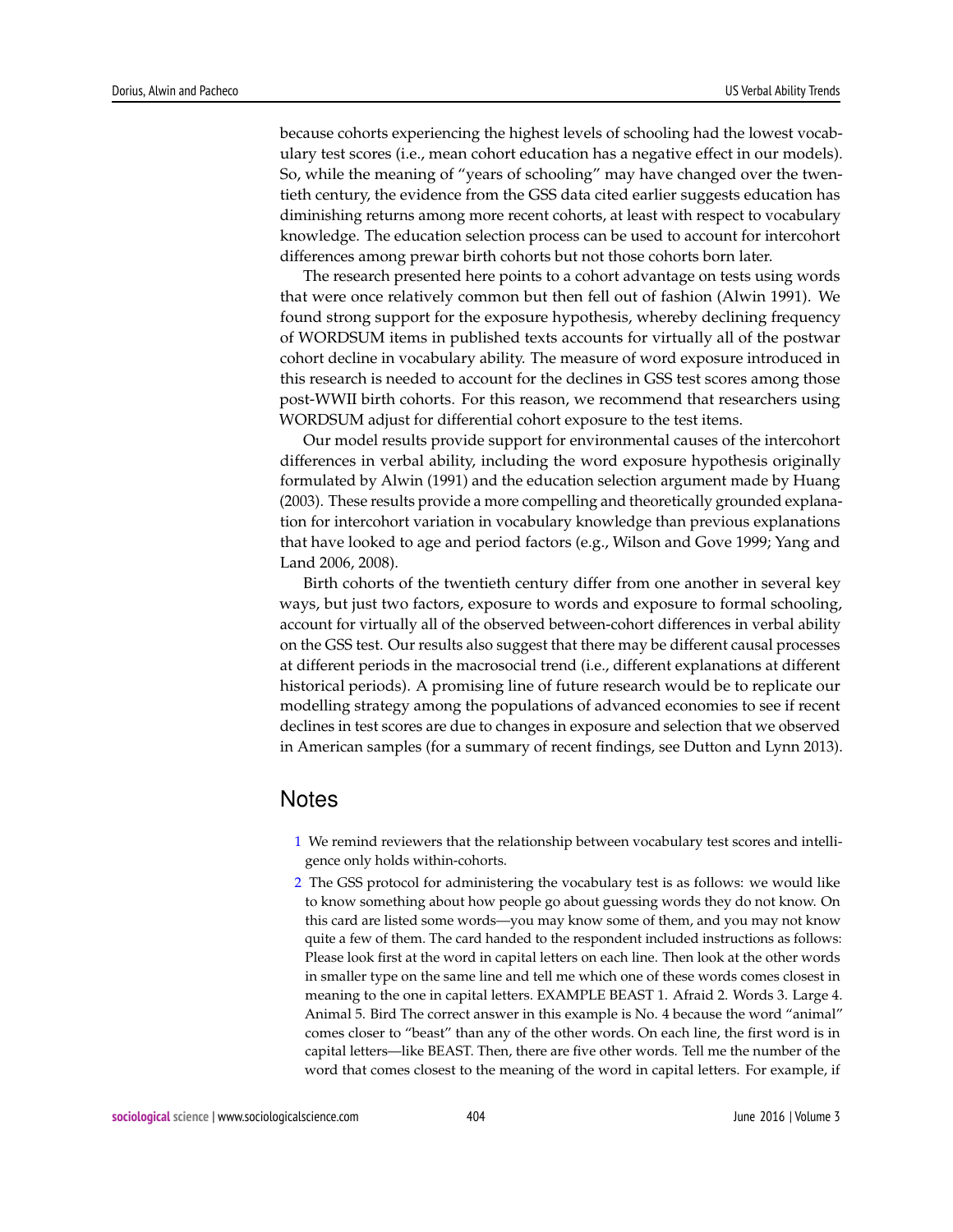the word in capital letters is BEAST, you would say "4" since "animal" comes closer to BEAST than any of the other words. If you wish, I will read the words to you. These words are difficult for almost everyone—just give me your best guess if you are not sure of the answer.

- <span id="page-22-0"></span>[3](#page-11-0) The Ngram database contains all words appearing at least 40 times in the corpus. To date, Google has supplied six searchable American English databases (one-gram, two-gram, three-gram, four-gram, and five-gram databases). The one-gram database contains single words (e.g., fish), the two-gram database contains combinations of up to two words that were adjacent to each other in the scanned books (e.g., catching fish), the three-gram database contains combinations of three adjacent words (likes catching fish), and so on.
- <span id="page-22-1"></span>[4](#page-11-1) Many books were provided to the Google Books project directly in digital format, thus eliminating the scanning and optical character recognition stage of data collection. Post-2000 books skew heavily toward fictional texts, which have substantially different readership among the general public (Michel et al. 2011).
- <span id="page-22-2"></span>[5](#page-11-2) An appropriate test of the word exposure hypothesis calls for a measure of exposure that accounts for change in WORD usage relative to all other words in the database rather than a simple change in the absolute occurrence of each WORD. Since WORDSUM weights each word equally, our summary measure of exposure needed to do the same. We accomplished this through a standardization of each of the 60 WORD scores. This is important because overall usage of each WORD varied considerably, with some words being very common and others obscure (in some cases by an order of magnitude of two or more). In a composite scale, using unstandardized frequencies would allow a small number of high frequency words to overwhelm the effects of less frequently used words.
- <span id="page-22-3"></span>[6](#page-11-3) Multiple choice tests such as the one employed in the GSS contain an inherent dependency among the target word and answer choices. That is, a respondent that knows the meaning of the incorrect choices might ascertain the correct meaning of the target word by process of elimination, even if they have not been exposed to the target word itself.
- <span id="page-22-4"></span>[7](#page-12-1) Item difficulty parameters are not to be confused with item pass rates, or proportion correct. The former is a model-based parametric estimate, while the latter is a nonparametric statistic.
- <span id="page-22-5"></span>[8](#page-17-0) As is the case in models that contain a large number of dummy variables, multicollinearity is present in these data. While this does not affect the slopes, collinearity does inflate the standard errors, making it difficult to interpret tests of statistical significance. Collinearity was substantially lower in the models involving advanced and total vocabulary knowledge.
- <span id="page-22-6"></span>[9](#page-18-0) Related analysis of the relationship between word frequencies in the Google corpus and GSS test scores by Woodley et al. (2015) lead to the same conclusion, which is that old words have lower pass rates than new words.

# **References**

- Alexander, Karl L. 1997. "Public Schools and the Public Good." *Social Forces* 76:1-30. [http:](http://dx.doi.org/10.1093/sf/76.1.1) [//dx.doi.org/10.1093/sf/76.1.1](http://dx.doi.org/10.1093/sf/76.1.1)
- Alwin, Duane F. 1991. "Family of Origin and Cohort Differences in Verbal Ability." *American Sociological Review* 56:625-38. <http://dx.doi.org/10.2307/2096084>
- Alwin, Duane F. 2009. "History, Cohorts, and Patterns of Cognitive Aging." Pp. 9-38 in *Aging and cognition: Research methodologies and empirical advances,* edited by H.B. Bosworth and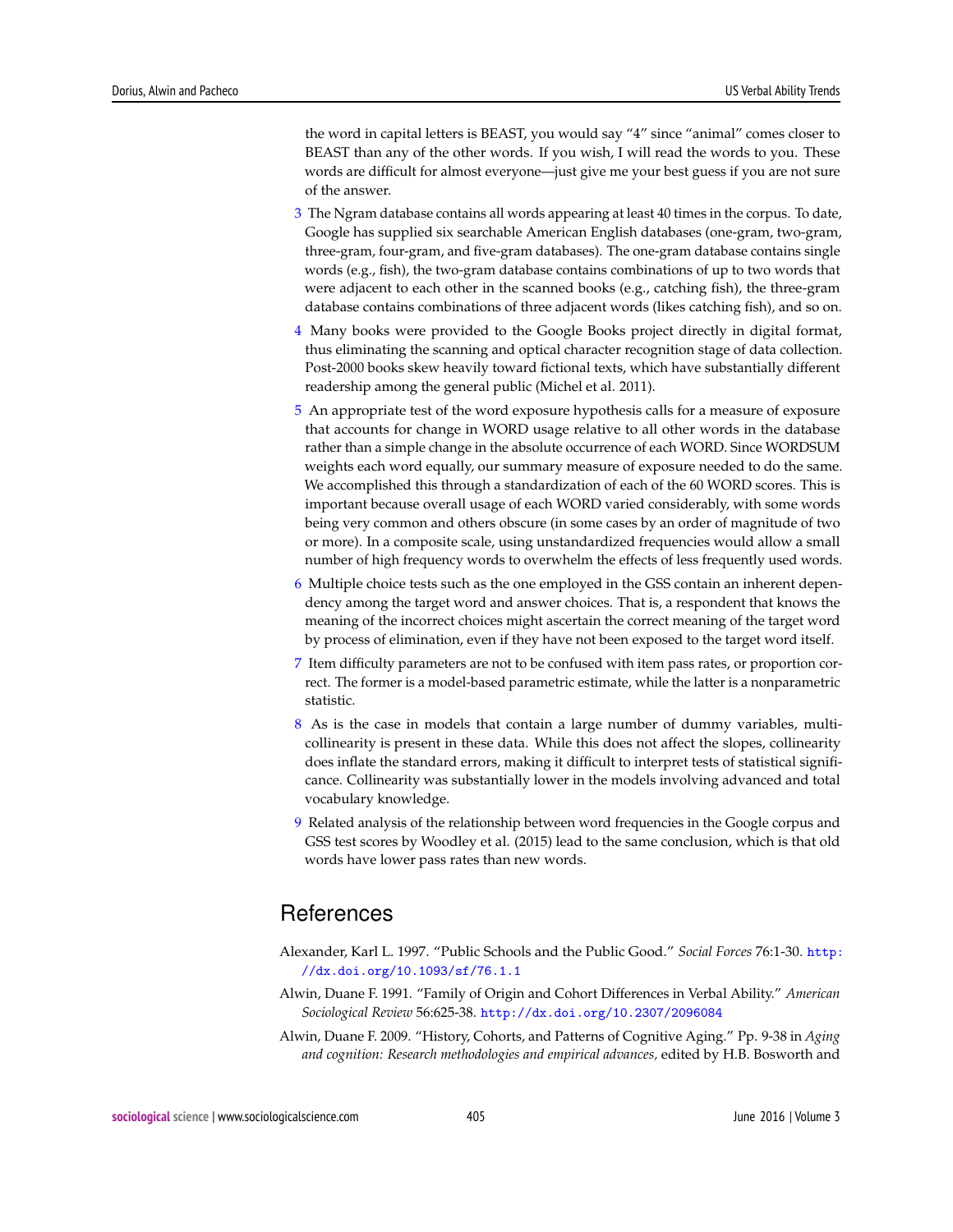C. Hertzog. Washington DC: American Psychological Association. [http://dx.doi.org/](http://dx.doi.org/10.1037/11882-001) [10.1037/11882-001](http://dx.doi.org/10.1037/11882-001)

- Alwin, Duane F., and Ryan J. McCammon. 1999. "Aging vs. Cohort Interpretations of Inter-Cohort Differences in GSS Verbal Scores." *American Sociological Review* 64:272-286. <http://dx.doi.org/10.2307/2657532>
- Alwin, Duane F., and Ryan J. McCammon. 2001. "Aging, Cohorts, and Verbal Ability." *Journal of Gerontology: Social Sciences* 56B:S1-S11. [http://dx.doi.org/10.1093/geronb/](http://dx.doi.org/10.1093/geronb/56.3.s151) [56.3.s151](http://dx.doi.org/10.1093/geronb/56.3.s151)
- Alwin, Duane F., and Ryan J. McCammon. 2003. "Generations, Cohorts and Social Change." Pp. 23-49 in *Handbook of the Life Course*, edited by Jeylan T. Mortimer and Michael J. Shanahan. New York, NY: Kluwer Academic/Plenum Publishers. [http://dx.doi.org/](http://dx.doi.org/10.1007/978-0-306-48247-2_2) [10.1007/978-0-306-48247-2\\_2](http://dx.doi.org/10.1007/978-0-306-48247-2_2)
- Alwin, Duane F., and Ryan J. McCammon. 2007. "Rethinking Generations." *Research in Human Development* 4:219-237. <http://dx.doi.org/10.1080/15427600701663072>
- Alwin, Duane F., and Julianna Pacheco. 2012. "Population Trends in Verbal Intelligence in the United States." Pp. 338-368 in *Social Trends in American Life: Findings from the General Social Survey since 1972*, edited by Peter V. Marsden. Princeton, NJ: Princeton University Press. <http://dx.doi.org/10.1515/9781400845569-015>
- Alwin, Duane F., Ryan J. McCammon, Linda A. Wray, and Willard L. Rodgers. 2008. "Population Processes and Cognitive Aging." Pp. 69-89 in *Handbook of Cognitive Aging: Interdisciplinary Perspectives*, edited by Scott M. Hofer and Duane F. Alwin. Thousand Oaks, CA: Sage Publications. <http://dx.doi.org/10.4135/9781412976589.n4>
- Baker, David B, Paul J. Eslinger, Martin Benavides, Ellen Peters, Nathan F. Diechmann, and Juan Leon. 2015. "The Cognitive Impact of the Education Revolutions: A Possible Cause of the Flynn Effect on Population IQ." *Intelligence* 49:144-158. [http://dx.doi.org/10.](http://dx.doi.org/10.1016/j.intell.2015.01.003) [1016/j.intell.2015.01.003](http://dx.doi.org/10.1016/j.intell.2015.01.003)
- Bailey, Kent G., and Edward J. Federman. 1979. "Factor Analysis of Breadth and Depth Dimensions on Wechsler's Similarities and Vocabulary Subscales." *Journal of Clinical Psychology* 35:341-345. [http://dx.doi.org/10.1002/1097-4679\(197904\)35:2<341::](http://dx.doi.org/10.1002/1097-4679(197904)35:2<341::AID-JCLP2270350224>3.0.CO;2-C) [AID-JCLP2270350224>3.0.CO;2-C](http://dx.doi.org/10.1002/1097-4679(197904)35:2<341::AID-JCLP2270350224>3.0.CO;2-C)
- Baltes, Paul B. 1987. "Theoretical Propositions of Life-Span Developmental Psychology: On the Dynamics Between Growth and Decline." *Developmental Psychology* 23:611-626. <http://dx.doi.org/10.1037/0012-1649.23.5.611>
- Bandura, Albert. 1989. "Regulation of Cognitive Processes Through Perceived Self-Efficacy." *Developmental Psychology* 25:729-735. [http://dx.doi.org/10.1037/0012-1649.25.5.](http://dx.doi.org/10.1037/0012-1649.25.5.729) [729](http://dx.doi.org/10.1037/0012-1649.25.5.729)
- Beaujean, A.A., and Y Sheng. 2010. "Examining the Flynn Effect in the General Social Survey Vocabulary Test using Item Response Theory". *Personality and Individual Differences*, 48:294-298. <http://dx.doi.org/10.1016/j.paid.2009.10.019>
- Beck, Niels C., David Tucker, Robert Frank, Jerry Parker, Rebecca Lake, Susan Thomas, Wemara Lichty, Ellen Horwitz, Bruce Horwitz, and Frank Merritt. 1989. "The Latent Factor Structure of the WAIS-R: A Factor Analysis of Individual Item Responses." *Journal of Clinical Psychology* 45:281-293.
- Blake, Judith. 1989. *Family size and achievement.* Berkeley, CA: University of California Press.
- Bowles, Ryan P., Kevin J. Grimm, and John J. McArdle. 2008. "A Structural Factor Analysis of Vocabulary Knowledge and Relations to Age." *Journal of Gerontology: Psychological Sciences* 60B:234-P241.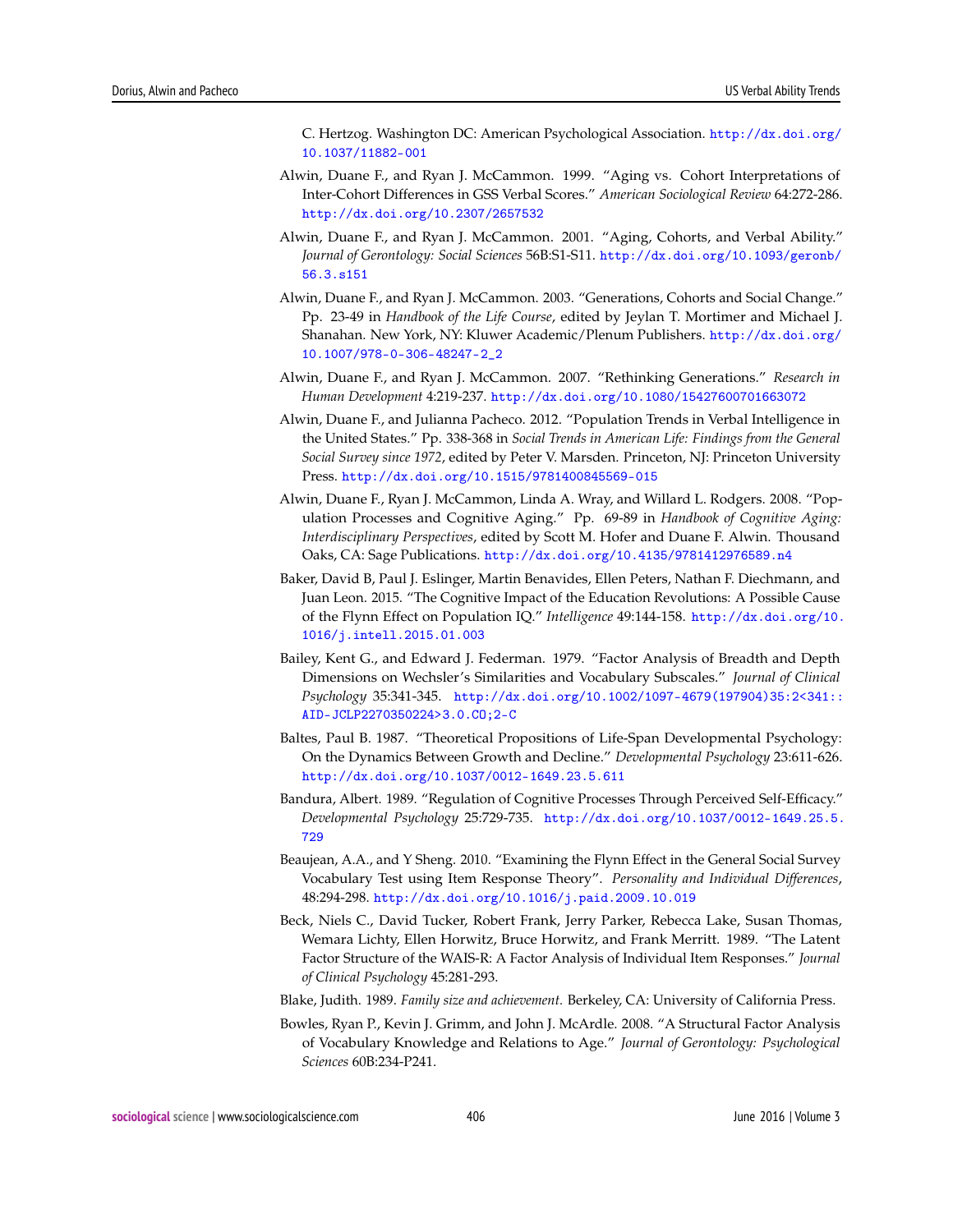- Brysbaert, Marc, Emmanuel Keuleers, and Boris New. 2011. "Assessing the Usefulness of Google Books Word Frequencies for Psycholinguistic Research on Word Processing." *Frontiers in Psychology* 2:1-8. <http://dx.doi.org/10.3389/fpsyg.2011.00027>
- Cattell, Raymond B. 1963. "Theory of Fluid and Crystallized Intelligence: A Critical Experiment." *Journal of Educational Psychology* 54:1-22. <http://dx.doi.org/10.1037/h0046743>
- Cattell, Raymond B. 1971a. "The Structure of Intelligence in Relation to the Nature-Nurture Controversy." Pp. 3-30 In *Intelligence: Genetic and Environmental Influences*, edited by Robert Cancro. New York: Grune and Stratton.
- Cattell, Raymond B. 1971b. *Abilities: Their Structure, Growth and Action*. Boston: Houghton-Mifflin.
- Chall, Jeanne S. 1983. "Literacy: Trends and Explanations." *Educational Researcher* 12:3-8. <http://dx.doi.org/10.3102/0013189X012009003>
- Chall, Jeanne S. 1996. "American Reading Achievement: Should We Worry?" *Research in the Teaching of English* 30:303-312.
- Chall, Jeanne S., and Sue S. Conard. 1991. *Should Textbooks Challenge Students? The Case for Easier or Harder Books*. New York, NY: Teachers College Press.
- Chall, Jeanne, S., Sue S. Conard, and Susan Harris. 1977. *An Analysis of Textbooks in Relation to Declining SAT Scores*. Princeton, NJ College Entrance Examination Board and Educational Testing Service.
- Chandler, Michael Alison. 2011. "SAT Reading Scores Drop to Lowest Point in Decades." *The Washington Post*, September 14, 2011.
- Cleary, T. Anne, and Sam A. McCandless. 1976. "Summary of Score Changes (in Other Tests)." Princeton, NJ: College Entrance Examination Board.
- Congressional Budget Office. 1986. *Trends in Educational Achievement*. Washington, D.C.: The Congress of the United States.
- Congressional Budget Office. 1987. *Educational Achievement: Explanations and Implications of Recent Trends*. Washington, D.C.: The Congress of the United States.
- Davis, James A., Tom W. Smith and Peter V. Marsden. 2012. *General Social Surveys, 1972-2012: Cumulative Codebook.* [machine-readable data file]*.* Chicago: National Opinion Research Center, producer, 2008; Storrs, CT: The Roper Center for Public Opinion Research, University of Connecticut, distributor.
- Denny, Nancy Wadsworth. 1982. "Aging and Cognitive Changes." Pp. 807-27 in *Handbook of Developmental Psychology: Research and Theory*, edited by B.B. Wolman. Englewood Cliffs, NJ: Prentice-Hall.
- Dutton, Edward, and Richard Lynn. 2013. "A Negative Flynn effect in Finland, 1997-2009". *Intelligence*. 41: 817-820. <http://dx.doi.org/10.1016/j.intell.2013.05.008>
- Embretson, Susan E., and Steven P. Reise. 2000. *Item Response Theory for Psychologists.* Mahwah, NJ: Lawrence Erlbaum Associates.
- Ferguson, Richard L. 1976. "The Decline in ACT Test Scores: What Does it Mean?" *Educational Technology* 16:21-27.
- Firebaugh, Glenn. 1992. "Where Does Social Change Come From? Estimating the Relative Contributions of Individual Change and Population Turnover." *Population Research and Policy Review* 11:1-20. <http://dx.doi.org/10.1007/BF00136392>
- Flynn, James R. 1984. "The Mean IQ of Americans: Massive Gains." *Psychological Bulletin* 95:29-51. <http://dx.doi.org/10.1037/0033-2909.95.1.29>
- Flynn, James R. 1987a. "Causal Factors in Generational IQ Gains 1932 to 1978."*Nature* 328 (6133): 765-765. <http://dx.doi.org/10.1038/328765b0>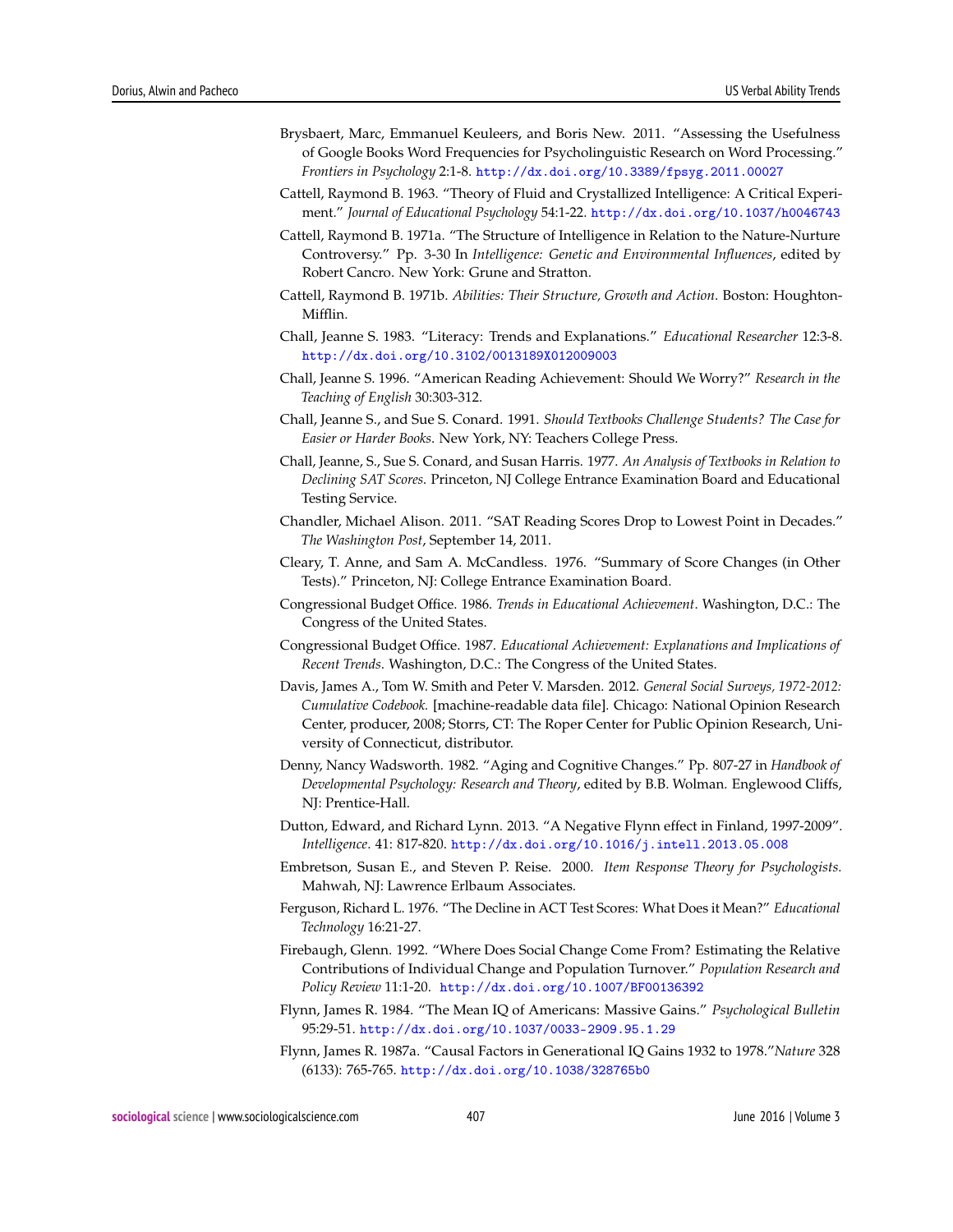- Flynn, James R. 1987b. "Massive IQ Gains in 14 Nations: What IQ Tests Really Measure. *Psychological Bulletin* 101:171-191. <http://dx.doi.org/10.1037/0033-2909.101.2.171>
- Flynn, James R. 1998. "IQ Gains Over Time: Toward Finding the Causes". Pp. 25-66 in *The Rising Curve: Long-term Gains in IQ and Related Measures*, edited by Ulrich Neisser. Washington D.C.: American Psychological Association. [http://dx.doi.org/10.1037/](http://dx.doi.org/10.1037/10270-001) [10270-001](http://dx.doi.org/10.1037/10270-001)
- Flynn, James R. 1999. "Searching for Justice: The Discovery of IQ Gains Over Time." *American Psychologist* 54:5-20. <http://dx.doi.org/10.1037/0003-066X.54.1.5>
- Flynn, James R. 2007. *What is Intelligence? Beyond the Flynn Effect*. Cambridge, UK: Cambridge University Press. <http://dx.doi.org/10.1017/CBO9780511605253>
- Flynn, James R. 2012. *Are We Getting Smarter? Rising IQ in the Twenty-First Century*. Cambridge, UK: Cambridge University Press. [http://dx.doi.org/10.1017/](http://dx.doi.org/10.1017/CBO9781139235679) [CBO9781139235679](http://dx.doi.org/10.1017/CBO9781139235679)
- Gardner, David P., Yvonne W. Larsen and others. 1983. *A Nation at Risk: The Imperative for Educational Reform*. Washington, D.C.: U.S. Government Printing Office.
- Glenn, Norval D. 1994. "Television Watching, Newspaper Reading, and Cohort Differences in Verbal Ability." *Sociology of Education* 67:216-230. [http://dx.doi.org/10.2307/](http://dx.doi.org/10.2307/2112792) [2112792](http://dx.doi.org/10.2307/2112792)
- Glenn, Norval D. 1999. "Further Discussion of the Evidence for an Inter-Cohort Decline in Education-Adjusted Vocabulary. *American Sociological Review* 64:267-271. [http://dx.doi.](http://dx.doi.org/10.2307/2657531) [org/10.2307/2657531](http://dx.doi.org/10.2307/2657531)
- Glöckner-Rist, Angelika, and Herbert Hoijtink. 2003. "The Best of Both Worlds: Factor Analysis of Dichotomous Data Using Item Response Theory and Structural Equation Modeling." *Structural Equation Modeling* 10:544-565. [http://dx.doi.org/10.1207/](http://dx.doi.org/10.1207/S15328007SEM1004_4) [S15328007SEM1004\\_4](http://dx.doi.org/10.1207/S15328007SEM1004_4)
- Gustafsson, Jan-Eric, and Lena M. Holmberg. 1992. Psychometric Properties of Vocabulary Test Items as a Function of Word Characteristics. *Scandinavian Journal of Educational Research* 36:191-210. <http://dx.doi.org/10.1080/0031383920360303>
- Hauser, Robert M., and Min-Hsiung Huang. 1997. Verbal Ability and Socioeconomic Success: A Trend Analysis. *Social Science Research* 26:331-76. [http://dx.doi.org/10.1006/ssre.](http://dx.doi.org/10.1006/ssre.1997.0604) [1997.0604](http://dx.doi.org/10.1006/ssre.1997.0604)
- Hayes, Donald, Loreen Wolfer, and Michael Wolfe. 1996. Textbook Simplification and its Relation to the Decline in SAT-Verbal Scores. *American Educational Research Journal* 33:489-508. <http://dx.doi.org/10.3102/00028312033002489>
- Harnischfeger, Annegret, and David E. Wiley. 1976. "The Marrow of Achievement Test Scores Declines." *Educational Technology* 16:5-14.
- Herrnstein, R.J., and Murray, C. 1994. *The Bell Curve: Intelligence and Class Structure in American Life*. New York: Free Press.
- Hofer, Scott M., and Duane F. Alwin. 2008. *Handbook of Cognitive Aging: Interdisciplinary Perspectives*. Thousand Oaks, CA: Sage Publications.
- Horn, J.L., McArdle, J.J., and R. Mason. 1983. "When is Invariance not Invariant: A Practical Scientist's View of the Ethereal Concept of Factorial Invariance." *The Southern Psychologist*, 1, 179-188.
- Horn, John L. 1982a. "The Theory of Fluid and Crystallized Intelligence in Relation to Concepts of Cognitive Psychology and Aging in Adulthood." Pp. 237-278 in *Aging and Cognitive Processes*, edited by F.I.M. Craik and S. Trehub*.* New York: Plenum. [http:](http://dx.doi.org/10.1007/978-1-4684-4178-9_14) [//dx.doi.org/10.1007/978-1-4684-4178-9\\_14](http://dx.doi.org/10.1007/978-1-4684-4178-9_14)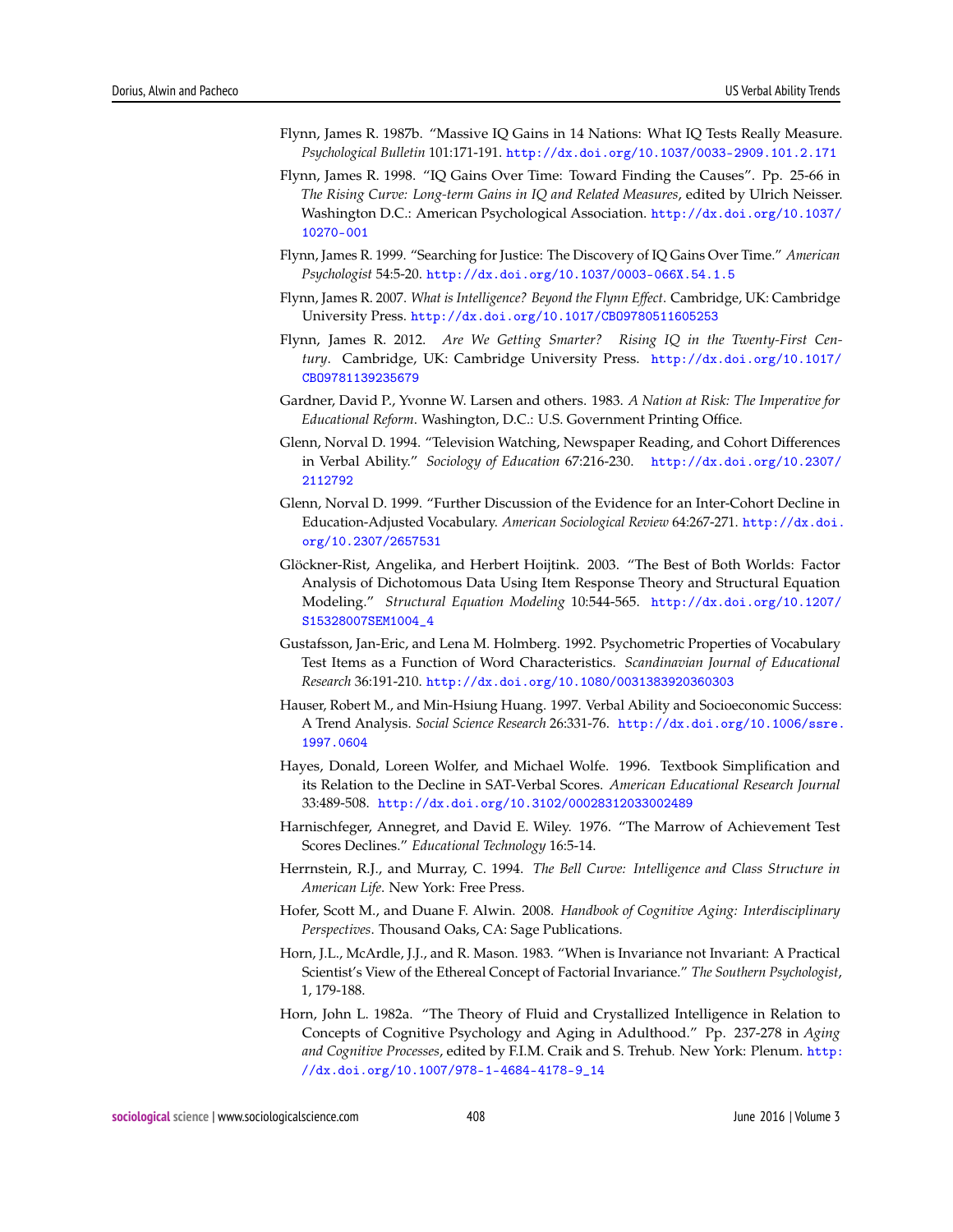- Horn, John L. 1982b. "The Aging of Human Abilities." Pp. 847-870 in *Handbook of Developmental Psychology: Research and Theory*, edited by B.B. Wolman. Englewood Cliffs, NJ: Prentice-Hall.
- Horn, John L., and Raymond B. Cattell. 1967. "Age Differences in Fluid and Crystallized Intelligence." *Acta Psychologica* 26:107-129. [http://dx.doi.org/10.1016/0001-6918\(67\)](http://dx.doi.org/10.1016/0001-6918(67)90011-X) [90011-X](http://dx.doi.org/10.1016/0001-6918(67)90011-X)
- Horn, John L., and Gary Donaldson. 1976. "On the Myth of Intellectual Decline in Adulthood." *American Psychologist* 31:701-719. <http://dx.doi.org/10.1037/0003-066X.31.10.701>
- Horn, John L., and Gary Donaldson. 1980. "Cognitive Development in Adulthood." Pp. 445-529 in *Constancy and Change in Human Development*, edited by Orville G. Brim, Jr. and Jerome Kagan. Cambridge, MA: Harvard University Press.
- Huang, Min-Hsiung. 2003. "Has Verbal Ability Declined in America?" *EurAmerica* 33:757- 800.
- Jencks, Christopher. 1979. "Why Students Aren't Learning." *The Center Magazine*, July/Aug., pp. 12-14.
- Jensen, Arthur R. 1998. *The G Factor: The Science of Mental Ability*. Greenwood Publishing: Westport, CT.
- Kuˇcera, Henry, and W. Nelson Francis. 1967. *Computational Analysis of Present-Day American English*. Providence, R.I.: Brown University Press.
- Laufer, B. 1997. "What's in a Word That Makes it Hard or Easy? Some Intralexical Factors that Affect the Learning of Words". *Vocabulary: Description, Acquisition and Pedagogy*, Cambridge: Cambridge University Press
- Layton, Lyndsey, and Emma Brown. "SAT Reading Scores Hit a Four-Decade Low." *Washington Post*, September 24, 2012.
- Lorge, Irving. 1956. "Aging and intelligence." *Journal of Chronic Diseases* 412:131-139. [http://dx.doi.org/10.1016/0021-9681\(56\)90013-3](http://dx.doi.org/10.1016/0021-9681(56)90013-3)
- Lynn, Richard. 2009. "What Has Caused the Flynn Effect? Secular Increases in the Development Quotients of Infants". *Intelligence*, 37:16-24. [http://dx.doi.org/10.1016/j.](http://dx.doi.org/10.1016/j.intell.2008.07.008) [intell.2008.07.008](http://dx.doi.org/10.1016/j.intell.2008.07.008)
- Malhotra, Neil, Jon A. Krosnick, and Edward Haertel. 2007. "The Psychometric Properties of the GSS Wordsum Vocabulary Test." Unpublished GSS Trend Report: General Social Survey, NORC, Chicago, IL.
- Mannheim, Karl. 1952. "The Problem of Generations." Pp. 276-322 in *Essays in the Sociology of Knowledge*, edited by P. Kecskemeti. Boston: Routledge and Kegan Paul. (Original work published in 1927).
- Menard, Scott. 1988. "Going Down, Going Up: Explaining the Turnaround in SAT Scores." *Youth and Society* 20:3-28. <http://dx.doi.org/10.1177/0044118X88020001001>
- Michel, Jean-Baptiste, Yuan Kui Shen, Aviva Presser Aiden, Adrian Veres, Matthew K. Gray, The *Google* Books Team, Joseph P. Picket, Dale Hoiberg, Dan Clancy, Peter Norvig, Jon Orwant, Steven Pinker, Martin A. Nowak, and Erez Lieberman Aiden. 2011. "Quantitative Analysis of Culture Using Millions of Digitized Books". *Science*. 331:176-182. [http:](http://dx.doi.org/10.1126/science.1199644) [//dx.doi.org/10.1126/science.1199644](http://dx.doi.org/10.1126/science.1199644)
- Miner, John B. 1957. *Intelligence in the United States*. New York: Springer Publishing Company.
- Morgan, Michael. 1986. "Television and Adults' Verbal Intelligence." *Journalism Quarterly* 63:537-541. <http://dx.doi.org/10.1177/107769908606300313>
- Muthén, Bengt O. 2002. "Beyond SEM: General Latent Variable Modeling." *Behaviormetrika* 29:81-117. <http://dx.doi.org/10.2333/bhmk.29.81>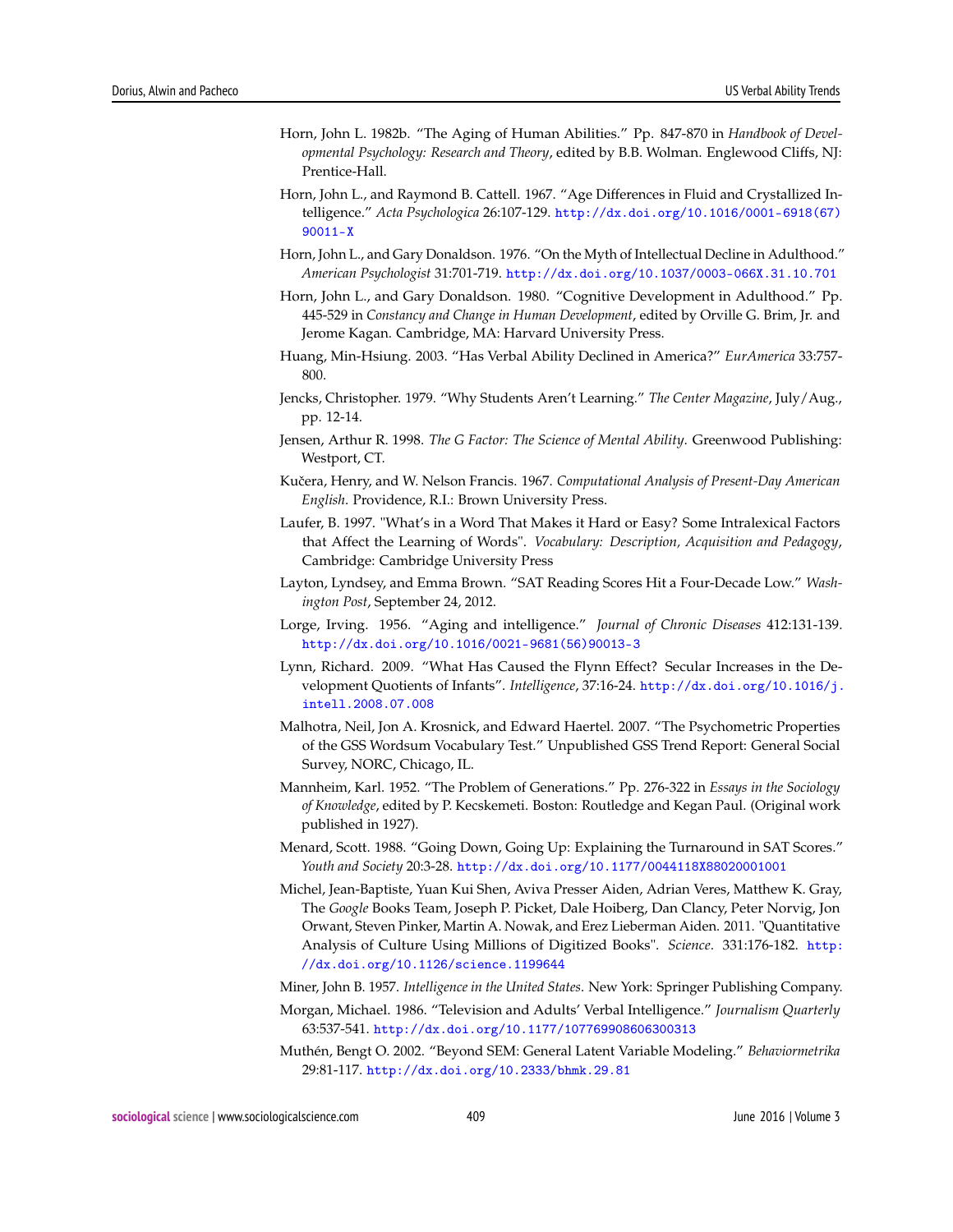- Muthén, Linda K., and Bengt O. Muthén. 1998-2011. M*plus—Statistical Analysis with Latent Variables: User's Guide*. Version 6.12. Los Angeles, CA: Muthén and Muthén.
- Neisser, Ulrich. 1997. "Rising Scores on Intelligence Tests." *American Scientist* 85:440-47.
- Neisser, Ulrich. 1998. *The Rising Curve: Long Term Gains in IQ and Related Measures*. Washington, D.C.: American Psychological Association. [http://dx.doi.org/10.1037/](http://dx.doi.org/10.1037/10270-000) [10270-000](http://dx.doi.org/10.1037/10270-000)
- Park, Denise C., et al. 1996. "Mediators of Long Term Memory Performance across the Life Span." *Psychology of Aging* 11:621-637. [http://dx.doi.org/10.1037/0882-7974.11.4.](http://dx.doi.org/10.1037/0882-7974.11.4.621) [621](http://dx.doi.org/10.1037/0882-7974.11.4.621)
- Roivainen, Eka. 2013. "Changes in Word Usage Frequency May Hamper Intergenerational Comparisons of Vocabulary Skills: An Ngram Analysis of Wordsum, WAIS, and WISC Test Items." *Journal of Psychoeducational Assessment*. 32: 83-87. [http://dx.doi.org/10.](http://dx.doi.org/10.1177/0734282913485542) [1177/0734282913485542](http://dx.doi.org/10.1177/0734282913485542)
- Ryder, Norman B. 1965. "The Cohort as a Concept in the Study of Social Change." *American Sociological Review* 30:843-861. <http://dx.doi.org/10.2307/2090964>
- Salthouse, Timothy A. 1991. *Theoretical Perspectives on Cognitive Aging*. Hillsdale, NJ: Lawrence Erlbaum.
- Schaie, K. Warner. 1984. "Historical Time and Cohort Effects." Pp. 1-15 in *Lifespan Developmental Psychology: Historical and Generational Effects*, edited by K.A. Mc-Closkey and H.W. Reese. New York: Academic Press. [http://dx.doi.org/10.1016/](http://dx.doi.org/10.1016/B978-0-12-482420-1.50006-4) [B978-0-12-482420-1.50006-4](http://dx.doi.org/10.1016/B978-0-12-482420-1.50006-4)
- Schaie, K. Warner. 2005. *Developmental Influences on Adult Intelligence: The Seattle Longitudinal Study*. Oxford UK: Oxford University Press. [http://dx.doi.org/10.1093/acprof:oso/](http://dx.doi.org/10.1093/acprof:oso/9780195156737.001.0001) [9780195156737.001.0001](http://dx.doi.org/10.1093/acprof:oso/9780195156737.001.0001)
- Schaie, K. Warner. 2008. "Historical Patterns and Processes of Cognitive Aging." Pp. 368-383 in *Handbook of Cognitive Aging: Interdisciplinary Perspectives*, edited by Scott M. Hofer and Duane F. Alwin. Thousand Oaks, CA: Sage Publications. [http://dx.doi.org/10.4135/](http://dx.doi.org/10.4135/9781412976589.n23) [9781412976589.n23](http://dx.doi.org/10.4135/9781412976589.n23)
- Schaie, K. Warner, Sherry L. Willis, and Sara Pennak. 2005. "A Historical Framework for Cohort Differences in Intelligence." *Research in Human Development* 2:43-67. [http:](http://dx.doi.org/10.1080/15427609.2005.9683344) [//dx.doi.org/10.1080/15427609.2005.9683344](http://dx.doi.org/10.1080/15427609.2005.9683344)
- Schramm, Walter. 1977. Television and the Test Scores. Princeton, NJ: College Entrance Examination Board.
- Segui, J., Jacques Mehler, Uli Frauenfelder, and John Morton. 1982. "The Word Frequency Effect and Lexical Access", *Neuropsychologia* 20:615–627. [http://dx.doi.org/10.1016/](http://dx.doi.org/10.1016/0028-3932(82)90061-6) [0028-3932\(82\)90061-6](http://dx.doi.org/10.1016/0028-3932(82)90061-6)
- Stedman, Lawrence C. 1996. "An Assessment of Literacy Trends, Past and Present." *Research in the Teaching of English* 30:283-302.
- Stern, Yaakov. 2007. *Cognitive Reserve: Theory and Applications*. New York, NY: Taylor and Francis Group.
- te Nijenhuis, J., and van der Flier, H. 2013. "Is the Flynn effect on G?: A Meta-Analysis "*Intelligence*, 41:802-807. <http://dx.doi.org/10.1016/j.intell.2013.03.001>
- Thorndike, Robert L. 1921. *The Teacher's Word Book*. New York, NY: Teachers College, Columbia University.
- Thorndike, Robert L. 1931. *The Teacher's Word Book of the Twenty Thousand Words Found Most Frequently and Widely in General Reading for Children and Young People*. New York, NY: Teachers College, Columbia University.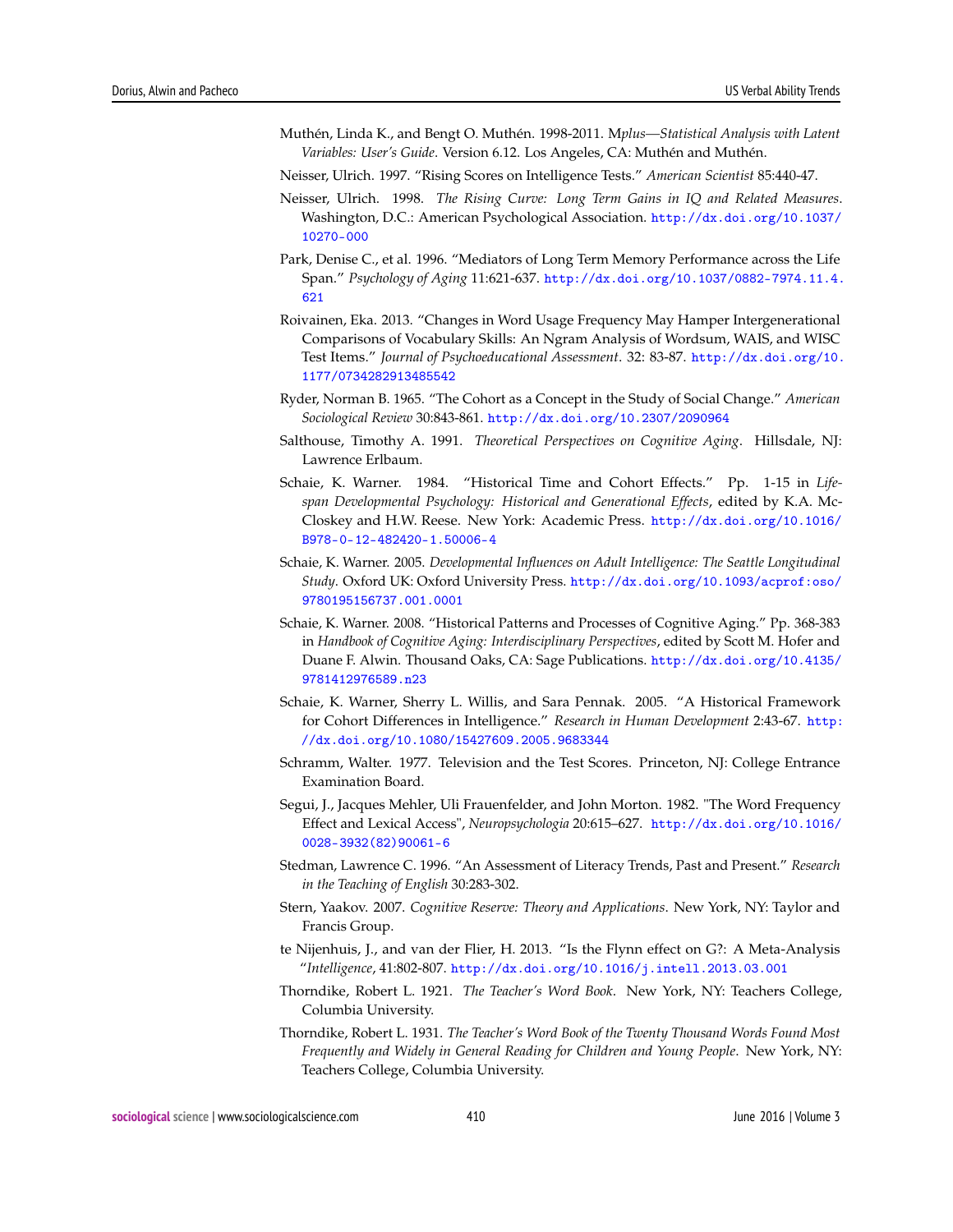- Thorndike, Robert L. 1942. "Two Screening Tests of Verbal Intelligence." *Journal of Applied Psychology* 26:128-135. <http://dx.doi.org/10.1037/h0060053>
- Thorndike, Robert L., and George H. Gallup. 1944. "Verbal Intelligence of the American Adult." *Journal of General Psychology* 30:75-85. [http://dx.doi.org/10.1080/00221309.](http://dx.doi.org/10.1080/00221309.1943.10544458) [1943.10544458](http://dx.doi.org/10.1080/00221309.1943.10544458)
- Tuddenham, R.D. 1948. "Soldier Intelligence in World Wars I and II." *American Psychologist*, 3: 54-56. <http://dx.doi.org/10.1037/h0054962>
- Verhaeghen, Paul. 2003. "Aging and Vocabulary Scores: A Meta-Analysis." *Psychology and Aging* 18:332-339. <http://dx.doi.org/10.1037/0882-7974.18.2.332>
- Wilson, James, and Walter Gove. 1999. "The Inter-Cohort Decline in Verbal Ability: Does it Exist?" *American Sociological Review* 64:253-66. <http://dx.doi.org/10.2307/2657530>
- Winter, David G. 1977. *Motivational Factors in the SAT Score Decline*. Princeton, NJ: College Entrance Examination Board.
- Winship, Christopher, and David Harding. 2008. "A Mechanism-Based Approach to the Identification of Age-Period-Cohort Models." *Sociological Methods and Research* 36:362-401. <http://dx.doi.org/10.1177/0049124107310635>
- Wirtz, Willard, Harold Howe II, and others. 1977. *On Further Examination: Report of the Advisory Panel on the Scholastic Aptitude Test Score Decline*. New York: College Entrance Examination Board.
- Wolfle, Lee M. 1980. "The Enduring Effects of Education on Verbal Skills." *Sociology of Education* 53:104-114. <http://dx.doi.org/10.2307/2112492>
- Woodley of Menie, M.A., H.B.F. Fernandes, A.J. Figueredo, and Meisenberg, G. 2015. "By Their Words Ye Shall Know Them: Evidence of Genetic Selection Against General Intelligence and Concurrent Environmental Enrichment in Vocabulary Usage Since the Mid-19th Century." *Frontiers in Psychology* 6:361.
- Yang, Yang, and Kenneth C. Land. 2006. "A Mixed Models Approach to the Age-Period-Cohort Analysis of Repeated Cross-Section Surveys, With an Application to Data on Trends in Verbal Test Scores." *Sociological Methodology* 36:75-97. [http://dx.doi.org/10.](http://dx.doi.org/10.1111/j.1467-9531.2006.00175.x) [1111/j.1467-9531.2006.00175.x](http://dx.doi.org/10.1111/j.1467-9531.2006.00175.x)
- Yang, Yang, and Kenneth C. Land. 2008. "Age-Period-Cohort Analysis of Repeated Cross-Section Surveys: Fixed or Random Effects?" *Sociological Methods and Research*, 36, 297-326. <http://dx.doi.org/10.1177/0049124106292360>
- Yang, Yang, Sam Schulhofer-Wohl, Wenjiang J. Fu, and Kenneth C. Land. 2008. "The Intrinsic Estimator for Age-Period-Cohort Analysis: What it is and How to Use It." *American Journal of Sociology* 113:1697-736. <http://dx.doi.org/10.1086/587154>
- Zajonc, Robert. 1976. "Family Configuration and Intelligence." *Science* 192:227-236. [http:](http://dx.doi.org/10.1126/science.192.4236.227) [//dx.doi.org/10.1126/science.192.4236.227](http://dx.doi.org/10.1126/science.192.4236.227)